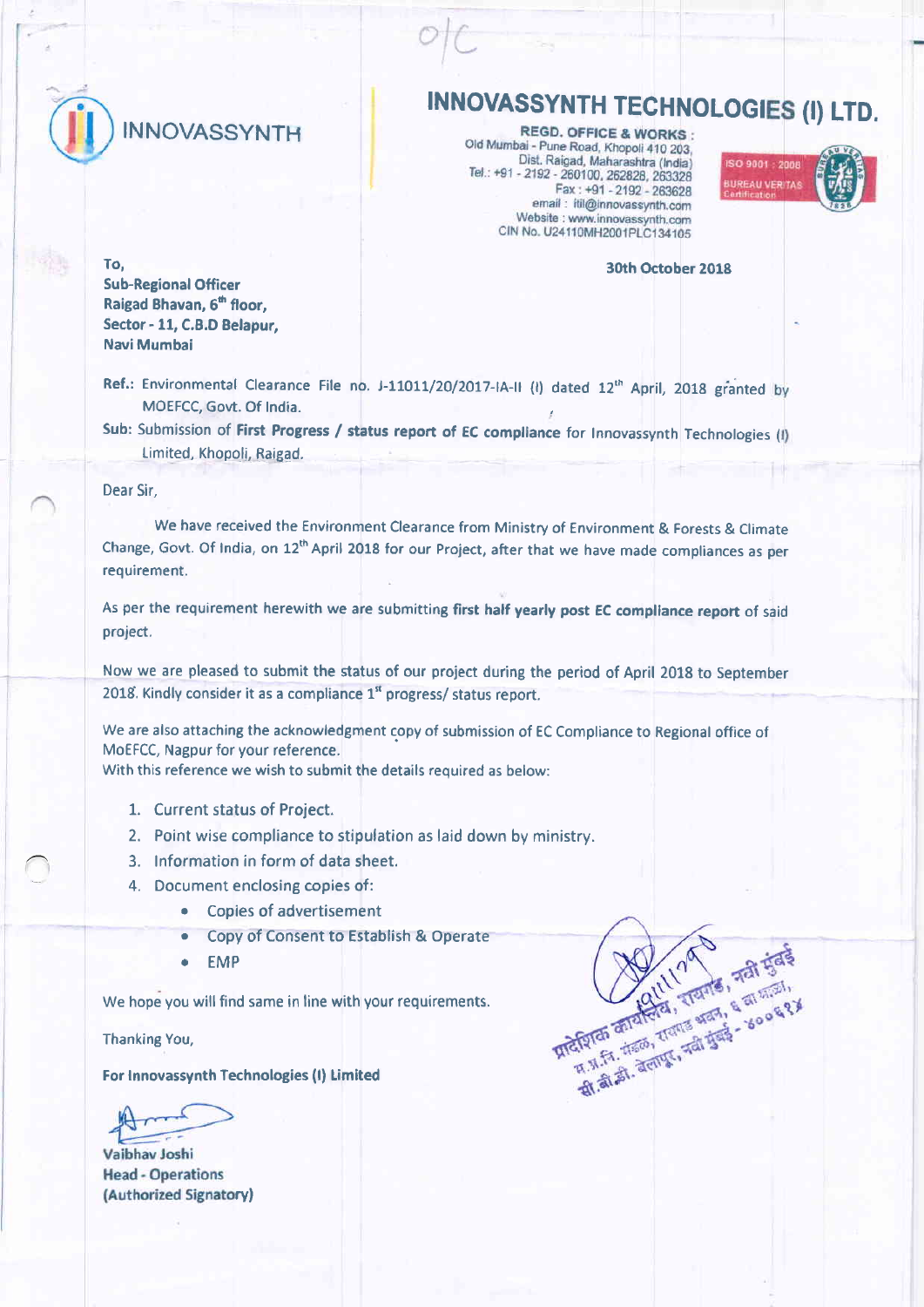

# INNOVASSYNTH TECHNOLOGIES (I) LTD.

**REGD. OFFICE & WORKS:** Old Mumbai - Pune Road, Khopoli 410 203. Dist. Ra'qad, Maharashtra {lndia) Tel.: +91 - 2192 - 260100, 262828, 263328  $Fax : +91 - 2192 - 263628$ email : itil@innovassynth.com Website : www.innovassynth.com CIN No. U24110MH2001PLC134105



30<sup>th</sup> October 2018

To,

Regional Officer Maharashtra Pollution Control Board, Raigad Bhavan, 6th floor, Sector - 11, C.B.D Belapur, Navi Mumbai

Ref.: Environmental Clearance File no. J-11011/20/2017-IA-II (I) dated 12<sup>th</sup> April, 2018 granted by<br>MOEECC Gove Of Ladia MOEFCC, Govt, Of India.

sub: Submission of First Progress / status report for Innovassynth Technologies (l) Limited, Khopoli, Raigad

Respected Sir,

With reference to subject we are submitting First Progress / Status report of EC compliance for Innovassynth Technologies (I) Limited, S No. 9-24, wasarang 34-36, Chinchwali, Khopoli, Raigad. We are also attaching the acknowledgment copy of submission of EC Compliance to Regional office of MoEFCC, Nagpur for your reference.

Thanking you,

For Innovassynth Technologies (I) Limited

Vaibhav Joshi Head - Operations {Authorized Signatoryf

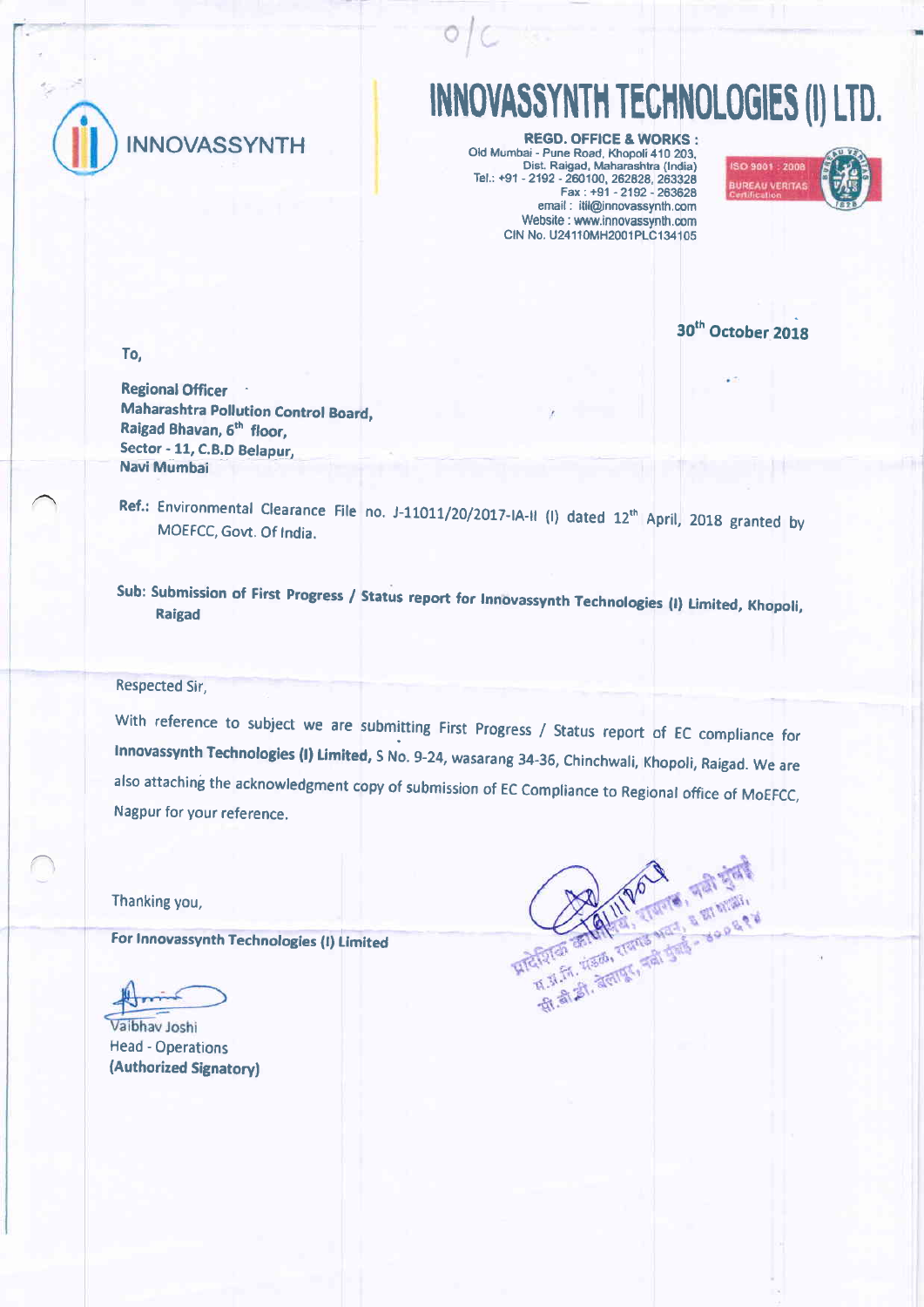

# INNOVASSYNTH TECHNOLOGIES (I) LTD.

REGD. OFFICE & WORKS:

Old Mumbei - Pune Road, Khopoli 410 203, Dist. Raigad, Maharashtra (India) Tel.: +91 - 2192 - 260100, 262829, 263328 Fax: +91 -2192-263628 email : itil@innovassynth.com Website : www.innovassynth.com CIN No. U24110MH2001PLC134105



30<sup>th</sup> October 2018

 $O/C$ 

#### To,

The Director, Ministry of Environment & Forests, Regional Office, (WCZ), Ground Floor, East Wing, New Secretariat Building, Civil Lines, Nagpur - 440001

Ref: Environmental Clearance File no. J-11011/20/2017-IA-II<sup>(1)</sup> dated  $12<sup>th</sup>$  April, 2018 granted by MOEFCC, Govt. Of India.

Dear Sir,

# Subject: Expansion project of Innovassynth Technologies (I) Limited for manufacturing of Synthetic Organic Chemicals - First progress/ Status Report EC Compliance

We have received the Environment Clearance from Ministry of Environment, Forest & Climate Change (MOEFCC), Government of India on 12<sup>th</sup> April, 2018 for our Project, after that we have made compliances such as  $-$  advertisement was published in local newspaper and obtained Consent to Establish & Operate from MPCB.

We are submitting herewith the details of our project during the period of April 2018 i.e., after receiving EC up to September 2018. Please consider it as a first EC compliance report.

With this reference we wish to submit the details required as below:

- 1. Current status of Project.
- 2. Point wise compliance to stipulation as laid down by ministry.
- 3. lnformation in form of data sheet.
- 4. Document enclosing copies of:
	- Copies of advertisement
	- Copy of Consent to Establish & Operate a
	- EMP a

We hope you will find same in line with your requirements.

Thanking You, For Innovassynth Technologies (l) Limited

Vaihhay Joshi **Head - Operations** (Authorized Signatory) Encl: Soft copy of 1<sup>st</sup> six monthly EC compliance report (In CD) EDITE TRACK Farest a and Regional Office (Western Central Zone)

n CD)<br>Existent of Environment Forest & Climate Change<br>Ministry of Environment Forest & Climate Change Ministry of Environment Farest & Climate Change<br>Ministry of Environment Farest & Climate Change<br>Ministry of Environment Farest & Climate Change

ern Cont. East Wing<br>Secretariat Building

Regional Office (Western Central Zone)<br>Regional Office (Western Central Zone)<br>Regional Office (Crould Ejour, East Wing<br>Regional Essex | Crould Ejour, Secretariat Bull

**A THE RESIDENCE OF A LIDES \S / N / 17** 

सूचता, जुला कहा

**AS I Institute 001**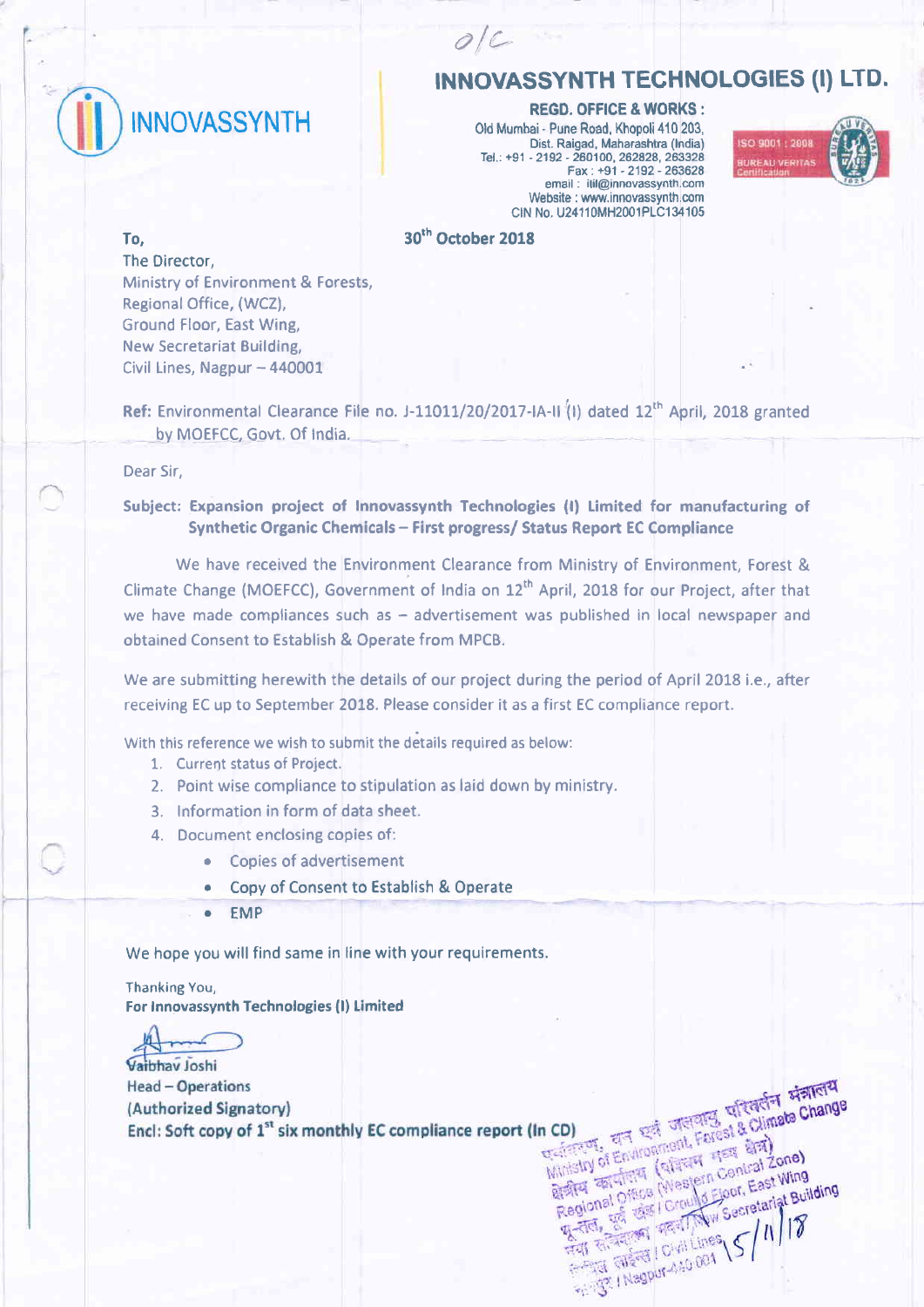# 1. Present Status of Project:

- 1) We have published the advertisement of the obtained Environmental Clearance in the newspapers. Loksatta (Marathi) dated 27<sup>th</sup> April 2018and Indian Express (English) dated 27<sup>th</sup> April 2018. We have already enclosed the copy of the same.
- 2) We have taken Consent to Establish & Consent to Operate from MPCB. We have already enclosed the copy of the same.

**MARAMANIA** ARABA A SANTA REPORTA A MAR

<sup>1&</sup>lt;sup>st</sup> Half Yearly Report of EC Compliance Page 1M/s. Innovassynth Technologies (I) Limited, Khopoli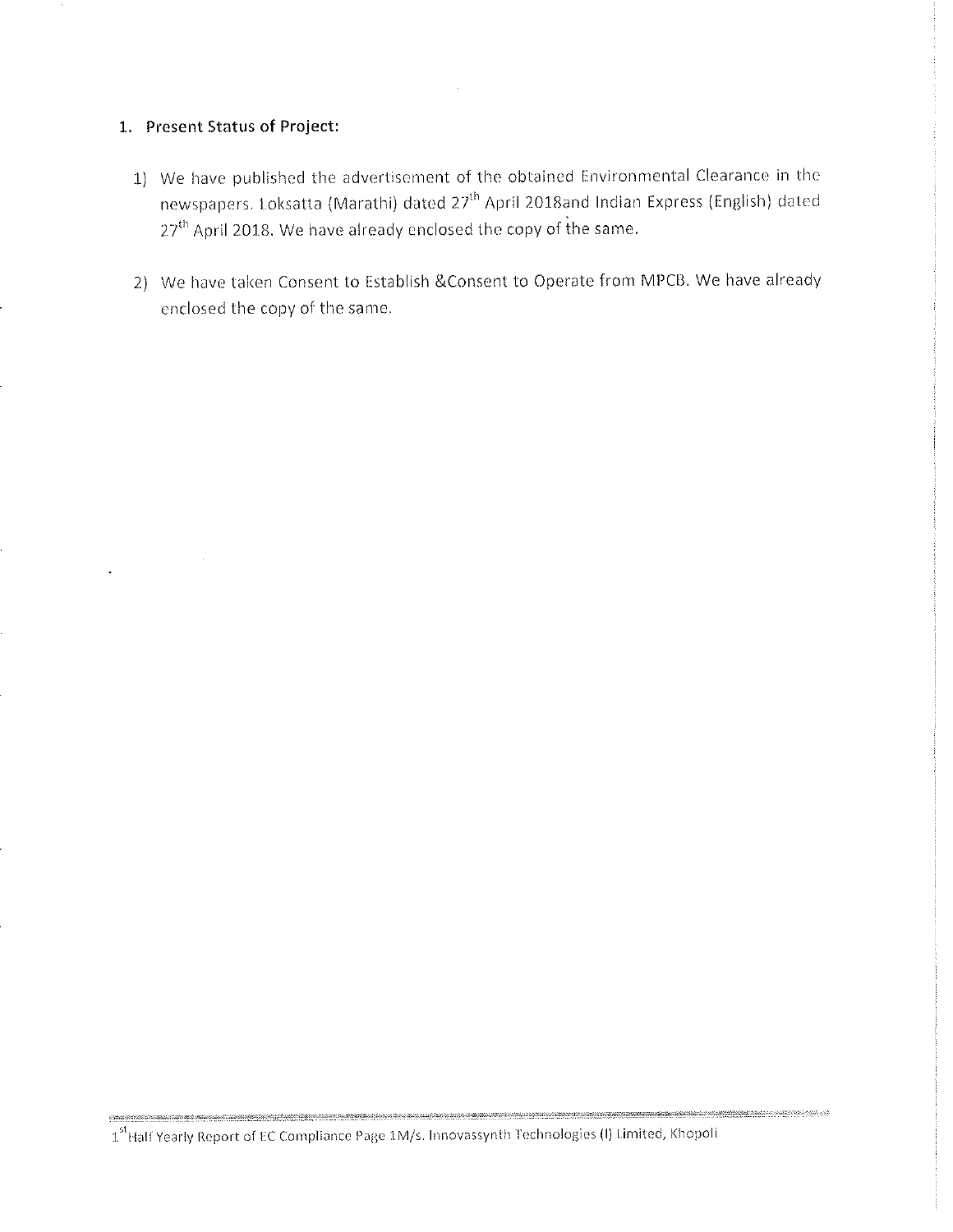# 2. Point by Point comment on Environment Clearance letter

| Sr<br>No | Terms and conditions in EC                                                                                                                                                                                                                                                                                                                                                                                                                                                                                                                                 | Compliance                                                                                                                                                                                                                                                                                                                                                                                                                                                      |  |
|----------|------------------------------------------------------------------------------------------------------------------------------------------------------------------------------------------------------------------------------------------------------------------------------------------------------------------------------------------------------------------------------------------------------------------------------------------------------------------------------------------------------------------------------------------------------------|-----------------------------------------------------------------------------------------------------------------------------------------------------------------------------------------------------------------------------------------------------------------------------------------------------------------------------------------------------------------------------------------------------------------------------------------------------------------|--|
| İ        | Consent to Establishment/Operate for the<br>Project shall be obtained from the State<br>Pollution Control Board as required under the<br>Air (Prevention and Control of Pollution) Act<br>1981 and the Water (Prevention and Control of<br>Pollution) Act 1974.                                                                                                                                                                                                                                                                                            | We<br>taken<br>have<br>consent<br>to<br>establishment<br>&<br>from<br>operate<br>MPCB.                                                                                                                                                                                                                                                                                                                                                                          |  |
| ii.      | As already committed by the project proponent,<br>Zero Liquid Discharge shall be ensured and no<br>waste/treated water shall be<br>discharged<br>outside the premises.                                                                                                                                                                                                                                                                                                                                                                                     | Project is<br>already zero<br>liquid<br>discharge unit & after expansion<br>also it remains the same.                                                                                                                                                                                                                                                                                                                                                           |  |
| iii      | Necessary authorization required under the<br>Hazardous and Other Wastes (Management and<br>Trans-Boundary Movement) Rules, 2016, Solid<br>Waste Management Rules, 2016 shall<br>- be<br>obtained and the provisions contained in the<br>Rules shall be strictly adhered to.                                                                                                                                                                                                                                                                               | We have already taken permission<br>from MWMLand certificate valid up<br>to 31 <sup>st</sup> March 2020.                                                                                                                                                                                                                                                                                                                                                        |  |
| iv       | National<br>Emission Standard<br>for<br>Organic<br>Chemicals Manufacturing Industries issued by<br>the Ministry vide G.S.R. $608(E)$ dated $21^{st}$ July,<br>2010 and amended from time to time shall be<br>followed.                                                                                                                                                                                                                                                                                                                                     | Followed as per requirement.                                                                                                                                                                                                                                                                                                                                                                                                                                    |  |
| V        | To control source and the fugitive emission,<br>suitable pollution control devices shall be<br>installed to meet the prescribed norms and / or<br>the NAAQS. The gaseous emission shall be<br>dispersed through stack of adequate height as<br>per CPCB/SPCB guidelines                                                                                                                                                                                                                                                                                    | We have process scrubbers for<br>process gaseous and bag filter with<br>cyclone separator for boiler stack.                                                                                                                                                                                                                                                                                                                                                     |  |
| vi       | Solvent management shall be carried out as<br>follows:<br>(a) Reactor shall be connected to chilled brine<br>condenser system.<br>(b) Reactor and solvent handling pump shall<br>have mechanical seals to prevent leakages.<br>(c) The condensers shall be provided with<br>sufficient HTI and residence time so as to<br>achieve more than 98% recovery.<br>(d) Solvents shall be stored in a separate space<br>specified with all safety measures.<br>(e) Proper earthing shall be provided in all the<br>electrical<br>equipment<br>wherever<br>solvent | provided<br>a) Reactors<br>with<br>are<br>chilled brine condenser system.<br>solvent<br>$b)$ All<br>the<br>pumps<br>are<br>provided with mechanical seals<br>to prevent leakages.<br>Condensers with sufficient HTI<br>$\mathsf{C}$<br>provided<br>achieve<br>98%<br>to<br>recovery.<br>d) Solvents<br>stored<br>are<br>in<br>designated<br>area with all<br>the<br>safety measures.<br>Proper earthing is provided to<br>$e$ )<br>equipment<br>the<br>handling |  |

1<sup>st</sup> Half Yearly Report of EC Compliance Page 2M/s. Innovassynth Technologies (I) Limited, Khopoli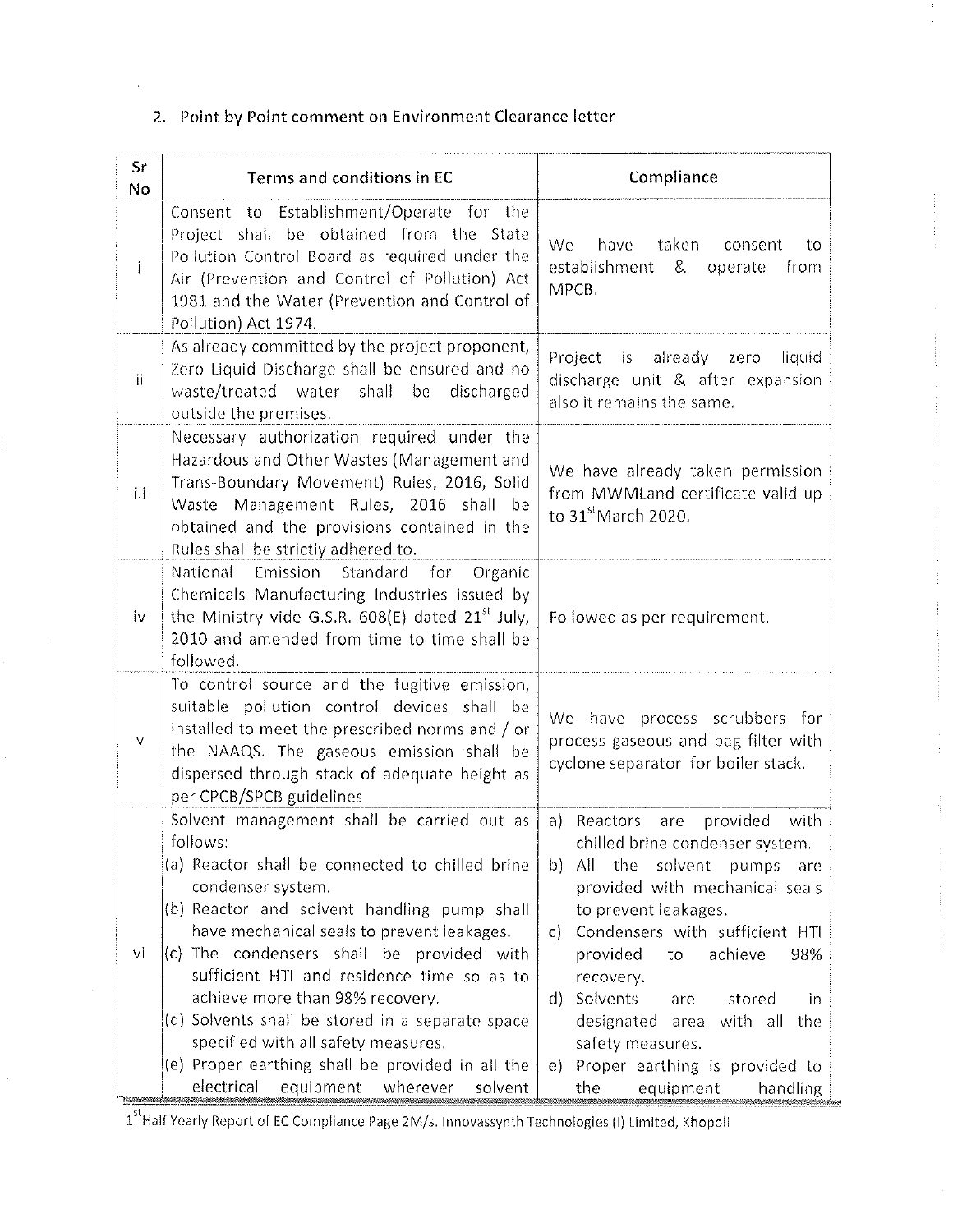|      | handling is done.<br>Entire plant shall be flame proof. The solvent<br>(f)<br>storage tanks shall be provided with breath<br>valve to prevent losses.<br>(g) All the solvent storage tanks shall be<br>connected with vent condensers with chilled<br>brine circulation.                                                                                                                                                                                             | solvents.<br>Entire plant is provided<br>with<br>f<br>flameproof machinery.<br>The<br>solvent<br>storage<br>tanks<br>are<br>provided with breather valves.<br>Vent condenser provided to the<br>$g$ )<br>storage tanks.                                                                                                       |  |
|------|----------------------------------------------------------------------------------------------------------------------------------------------------------------------------------------------------------------------------------------------------------------------------------------------------------------------------------------------------------------------------------------------------------------------------------------------------------------------|-------------------------------------------------------------------------------------------------------------------------------------------------------------------------------------------------------------------------------------------------------------------------------------------------------------------------------|--|
| vii  | Total fresh water requirement shall not exceed<br>1042 cum/day to be met from Patalganga river,<br>prior permission in this regard shall be obtained<br>from the concerned regulatory authority/CHWA                                                                                                                                                                                                                                                                 | It will not exceed 1042 cum/day.                                                                                                                                                                                                                                                                                              |  |
| viii | Process effluent/any wastewater shall not be<br>allowed to mix with storm water, Storm water<br>drain shall be passed though guard pond.                                                                                                                                                                                                                                                                                                                             | Proper storm water drains<br>are<br>provided at project site with guard<br>pond.                                                                                                                                                                                                                                              |  |
| iх   | Hazardous chemicals shall be stored in tanks,<br>tank farms, drums, carboys etc. Flame arresters<br>shall be provided on tank farm, and solvent<br>transfer through pumps.                                                                                                                                                                                                                                                                                           | All hazardous chemicals are stored<br>in tanks, tank farms, drums, carboys<br>etc. Flame arresters are already<br>provided on tank farm, and solvents<br>are transfer through pumps.                                                                                                                                          |  |
| X    | Process organic residue and spent carbon, if any<br>shall be sent to cement industries. ETP sludge,<br>process inorganic & evaporation salt shall be<br>disposed off to the TSDF.                                                                                                                                                                                                                                                                                    | All hazardous waste is sent to TSDF,<br>(Mumbai<br>Waste<br>MWML.<br>Management, Taloja)                                                                                                                                                                                                                                      |  |
| хi   | The Company shall strictly comply with the<br>and guidelines under Manufacture,<br>rules<br>Storage and import of Hazardous Chemicals<br>(MSIHC) Rules, 1989 as amended time to time.<br>All transportation of Hazardous Chemicals shall<br>be as per the Motor Vehicle Act (MVA), 1989.                                                                                                                                                                             | The Company is strictly complying<br>with the rules and guidelines under<br>Manufacture, Storage and import of<br>Hazardous Chemicals (MSIHC) Rules,<br>1989 as amended time to time. All<br>of Hazardous<br>transportation<br>Chemicals are as per the Motor<br>Vehicle Act (MVA), 1989                                      |  |
| xii  | company shall undertake<br>waste<br>The<br>minimization measures as below:-<br>(a) Metering and control of quantities of<br>active ingredients to minimize waste.<br>(b) Reuse of by-products from the process<br>as raw materials or as raw material<br>substitutes in other process.<br>(c) Use of automated filling to minimize<br>spillage<br>(d) Use of close Feed system into batch<br>reactors.<br>(e) Venting equipment through<br>vapour<br>recovery system | Followed as per the requirement.<br>(a) All raw materials are metered<br>and controlled for its quantities<br>to minimize waste.<br>(b) Recovered Solvents are reused in<br>processes.<br>(c) Pumps are used to transfer<br>liquids in closed pipelines.<br>(d) Closed hoppers are provided for<br>solid material charging in |  |

1<sup>st</sup> Half Yearly Report of EC Compliance Page 3M/s. Innovassynth Technologies (I) Limited, Khopoli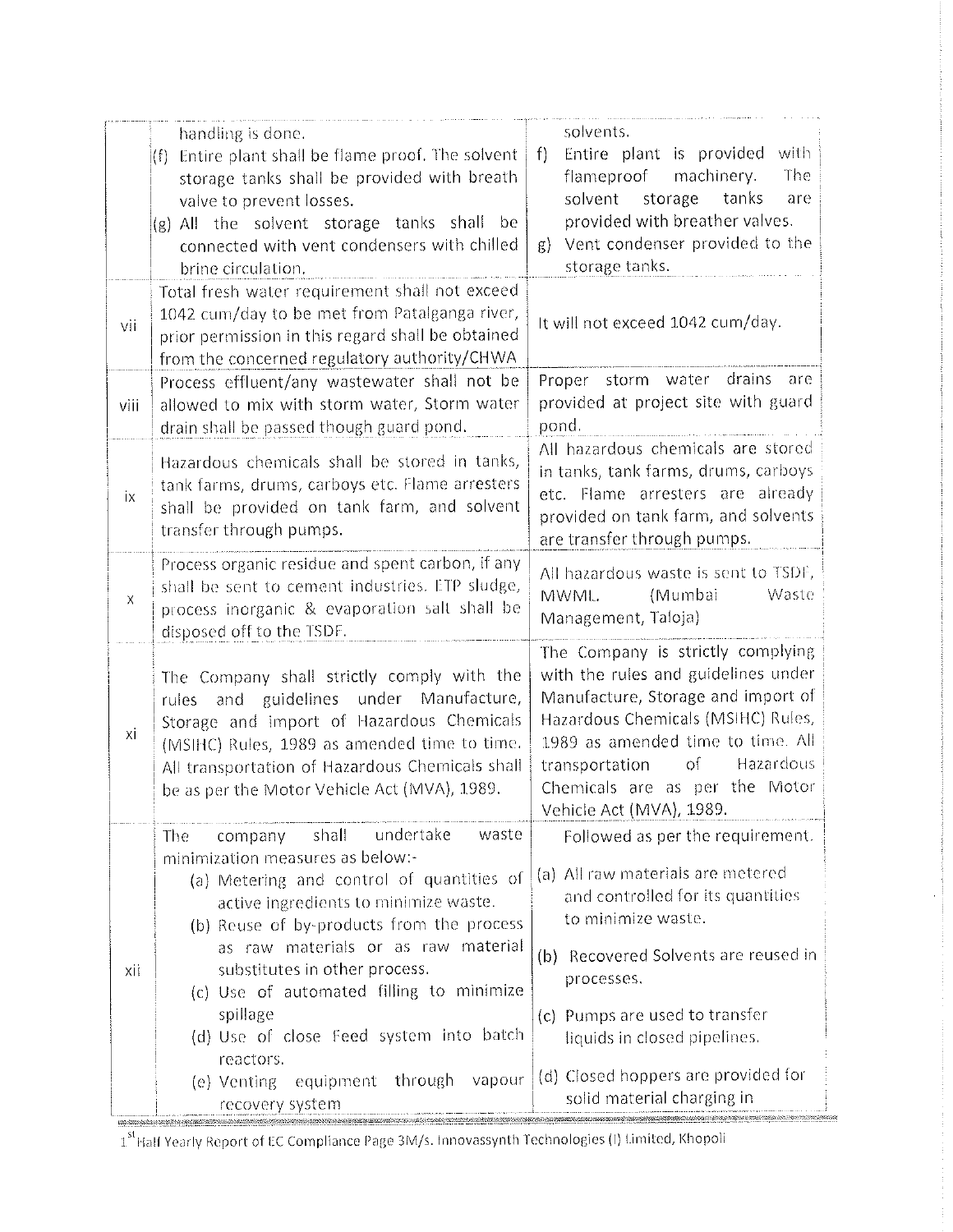|       | $(f)$ Use<br>of high<br>pressure<br>hoses<br>for<br>reduce<br>equipment<br>clearing<br>to<br>wastewater generation.                                                                                                                                                                                                              | reactors.<br>(e) Vent Condensers are provided as<br>secondary condensers for vapour<br>recovery.<br>High Pressure Hoses are used<br>(f)<br>wherever required.                                                                                                                                                                     |
|-------|----------------------------------------------------------------------------------------------------------------------------------------------------------------------------------------------------------------------------------------------------------------------------------------------------------------------------------|-----------------------------------------------------------------------------------------------------------------------------------------------------------------------------------------------------------------------------------------------------------------------------------------------------------------------------------|
| xiii  | The green belt of at least 5-10 m width shall be<br>developed in more than 33% of the total project<br>area, mainly along the plant periphery, in<br>download wind direction and along road sides<br>etc. Selection of plant species shall be as per the<br>CPCB guidelines in consultation with the State<br>Forest Department. | We already provided greenbelt area<br>of 80808 $m2(33% of total plot area)$<br>at projects site. The site is already<br>lush green having more than 15000<br>trees.                                                                                                                                                               |
| XV    | At least 2.5% of the total project cost shall be<br>allocated for Enterprise Social Commitment<br>based on public hearing issues and item-wise<br>details along with time bound action plan shall<br>be prepared and submitted to the Ministry's<br>Regional Office.                                                             | Enterprise<br>Social<br>As<br>per<br>Commitment Notification (Schedule<br>VII, Company Act), the Company has<br>earmarked Rs. 3.825 Cr. (2.5% of<br>expansion cost 153.00 Crores) for<br>undertaking the ESC activities and<br>will spend the same as and when<br>the expansion takes place @ 2.5% of<br>the actual project cost. |
| xvi   | For the DG sets, emission limits and the stack<br>height shall be in conformity with the extant<br>regulations and the CPCB guidelines. Acoustic<br>enclosure shall be provided to DG set for<br>controlling the noise pollution.                                                                                                | For the DG sets are provided with<br>proper stack height as per CPCB<br>norms & acoustic enclosure.                                                                                                                                                                                                                               |
| XVII  | The unit shall make the arrangement for<br>protection of possible fire hazards during<br>manufacturing process in material handling.<br>Fire fighting system shall be as per the norms.                                                                                                                                          | Fire<br>fighting system is already<br>available at project site.                                                                                                                                                                                                                                                                  |
| xviii | Occupational health surveillance of the workers<br>shall be done on a regular basis and records<br>maintained as per the Factories Act.                                                                                                                                                                                          | Medical checkup of the all workers<br>are regularly done.                                                                                                                                                                                                                                                                         |
| xix   | Storage of raw materials shall beeither stored in<br>silos or in covered areas to prevent dust<br>pollution and other fugitive emissions.                                                                                                                                                                                        | Proper storages of raw materials are<br>already provided.                                                                                                                                                                                                                                                                         |
| XX    | The energy sources for lighting purpose shall<br>preferably be LED based A minimum of 10-20%<br>of the total power requirement for the<br>industrial operations shall be met from non-<br>conventional energy resources/solar/supply.                                                                                            | LED lightings are already provided to<br>minimize power requirement.                                                                                                                                                                                                                                                              |

 $\frac{1}{4}$ 

)<br>1

1<sup>st</sup> Half Yearly Report of EC Compliance Page 4M/s. Innovassynth Technologies (I) Limited, Khopoli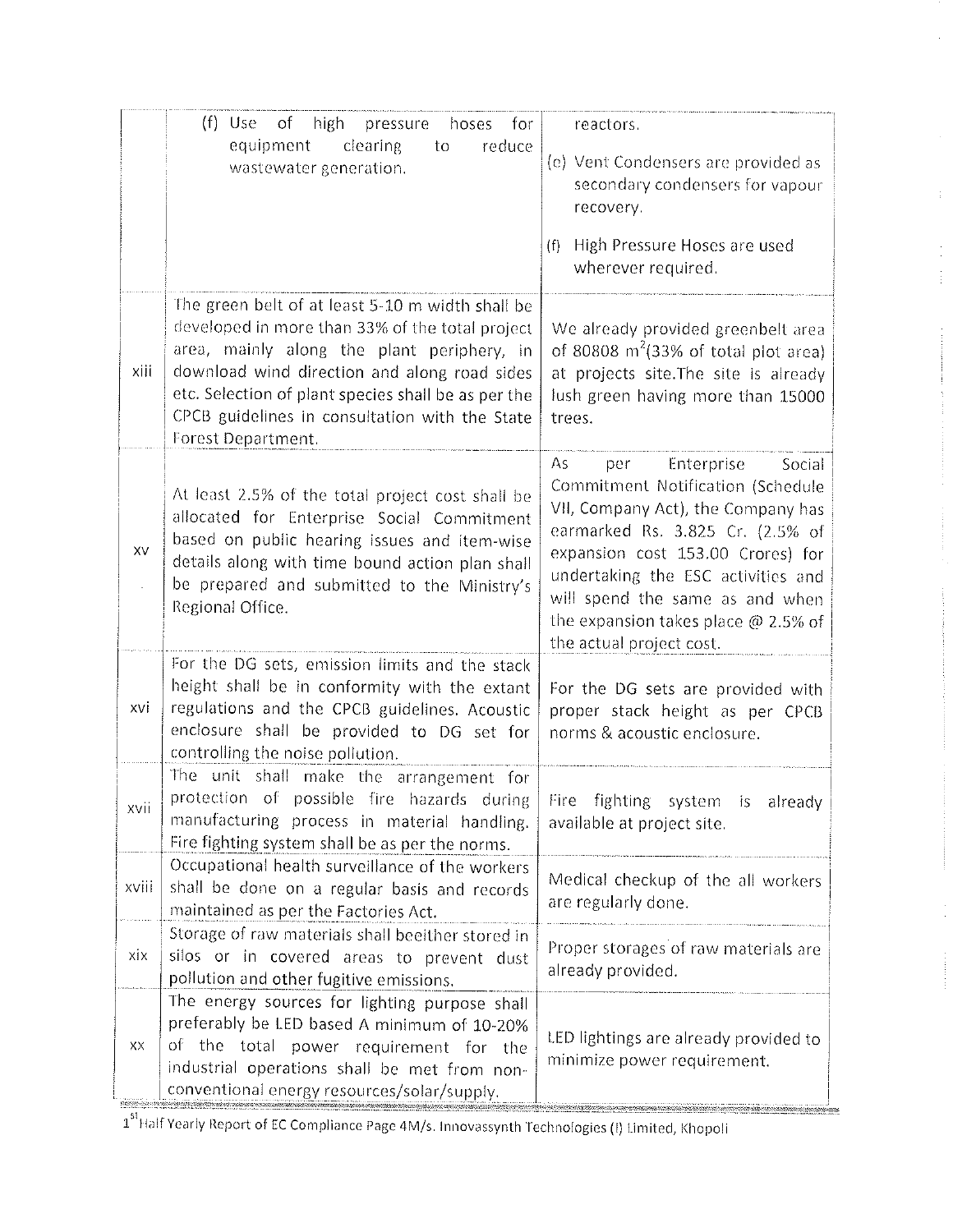| xxi | Continuous online (24x7) monitoring system for<br>be<br>installed<br>for<br>shall<br>emission<br>stack<br>measurement of fuel gas discharge and the<br>pollutants concentration and the data to be<br>transmitted to the CPCB and SPCB server. For<br>online continuous monitoring of effluent, the<br>unit shall install web camera with night vision<br>capability and flow meters in the channel/drain<br>carrying effluent within the premises.                             | We have already installed online<br>monitoring system i.e. web camera<br>with night vision capability and flow<br>meters.                                                                                                                                                                        |
|-----|---------------------------------------------------------------------------------------------------------------------------------------------------------------------------------------------------------------------------------------------------------------------------------------------------------------------------------------------------------------------------------------------------------------------------------------------------------------------------------|--------------------------------------------------------------------------------------------------------------------------------------------------------------------------------------------------------------------------------------------------------------------------------------------------|
|     | <b>Other General Conditions</b>                                                                                                                                                                                                                                                                                                                                                                                                                                                 |                                                                                                                                                                                                                                                                                                  |
| Ť   | The project authorities shall strictly adhere to<br>the stipulations made by the State Pollution<br>Control Board, Central Pollution Control Board,<br>State Government and any other statutory<br>authority.                                                                                                                                                                                                                                                                   | Annual<br>returns<br>$Form-4$<br>- in<br>as<br>required will submitted to MPCB<br>and Form -5. Consent to establish&<br>operate obtained from MPCB. (We<br>have received the CTO & CTE from<br>MPCB and we are strictly adhered to<br>the stipulations, terms & conditions<br>mentioned herein.) |
| jj. | No further expansion or modifications in the<br>plant shall be carried out without prior approval<br>of the Ministry of Environment, Forest and<br>Climate change. In case of deviation or<br>alterations in the project proposals from those<br>submitted to this Ministry for clearance a fresh<br>reference shall be made to the Ministry to<br>assess the adequacy of conditions imposed and<br>additional environment protection<br>add<br>to<br>measures required if any. | Agreed.                                                                                                                                                                                                                                                                                          |
| Ϊij | The locations of ambient air quality monitoring<br>stations shall be decided in consultation with<br>the State Pollution Control Board (SPCB) and it<br>shall be ensured that at least one station each is<br>installed in the upwind and downwind direction<br>as well as where maximum ground level<br>concentrations are anticipated.                                                                                                                                        | Periodic monitoring done, reports<br>are attached.                                                                                                                                                                                                                                               |
| İV  | The National Ambient Air Quality Emission<br>Standards issued by the Ministry vide G.S.R No.<br>826(E) dated $16^{\text{th}}$ November, 2009 shall be<br>followed.                                                                                                                                                                                                                                                                                                              | are regularly carryout<br>We<br>monitoring at project site as per<br>National Ambient Air Quality<br>Emission Standards. Reports are<br>attached.                                                                                                                                                |
| V   | The overall noise levels in and around the plant<br>area shall be kept well within the standards by<br>providing noise control measures including<br>acoustic hoods, silencers, enclosures etc. on all                                                                                                                                                                                                                                                                          | Periodic monitoring done, reports<br>are attached.                                                                                                                                                                                                                                               |

1<sup>st</sup> Half Yearly Report of EC Compliance Page 5M/s. Innovassynth Technologies (I) Limited, Khopoli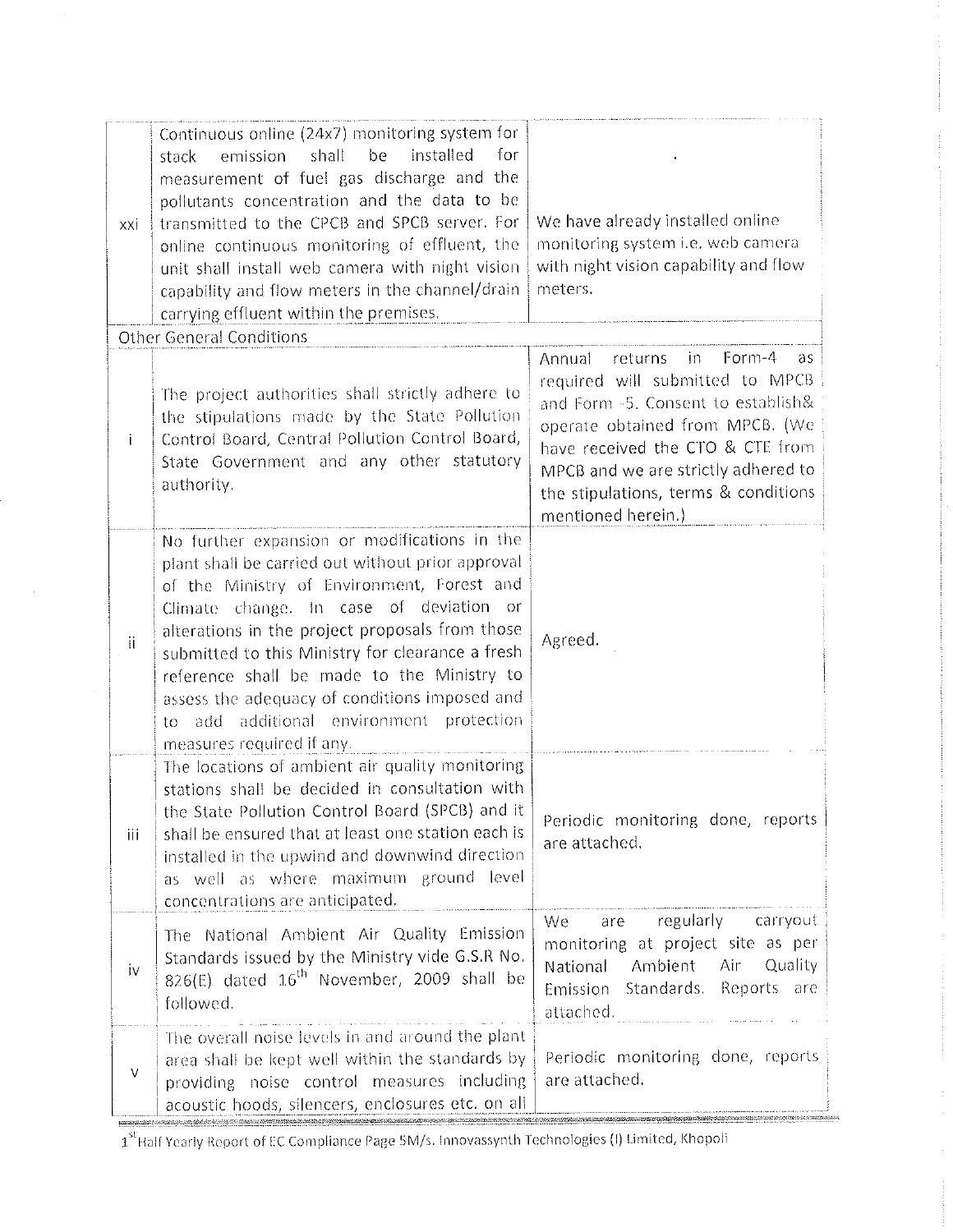|                    | sources of noise generation. The ambient noise<br>levels shall conform to the standards prescribed<br>under Environment (Protection) Act, 1986 Rules,<br>1989 viz. 75 dBA (day time) and 70 dBA (night<br>(lime)                                                                                                                                                                                                                                                                  |                                                                                                                                                                                                                                                                                                                                                                                                                                               |
|--------------------|-----------------------------------------------------------------------------------------------------------------------------------------------------------------------------------------------------------------------------------------------------------------------------------------------------------------------------------------------------------------------------------------------------------------------------------------------------------------------------------|-----------------------------------------------------------------------------------------------------------------------------------------------------------------------------------------------------------------------------------------------------------------------------------------------------------------------------------------------------------------------------------------------------------------------------------------------|
| vi                 | The Company shall harvest rainwater from the<br>roof tops of the buildings and storm water<br>drains to recharge the ground water and use<br>the same water for the process activities of the<br>project to conserve fresh water.                                                                                                                                                                                                                                                 | Rainwater harvest implemented.                                                                                                                                                                                                                                                                                                                                                                                                                |
| viii               | The company shall also comply with all the<br>environmental<br>protection<br>measures<br>and<br>safeguards<br>proposed<br>in l<br>the<br>documents<br>submitted<br>to<br>the<br>Ministry.<br>АII<br>the<br>recommendations made in the EIA/EMP in<br>respect of environment management, and risk<br>mitigation measures relating to the project shall<br>be implemented.                                                                                                          | The company has already complied<br>all<br>the<br>with<br>environmental<br>protection measures and safeguards<br>proposed<br>the<br>documents<br>in<br>submitted to the Ministry. All the<br>recommendations<br>made in<br>the<br>EIA/EMP in respect of environment<br>management, and risk mitigation<br>measures relating to the project is<br>implemented.                                                                                 |
| İХ                 | The Comply shall undertake<br>all relevant<br>measures for improving the socio-economic<br>conditions of the surrounding<br>area.<br><b>ESC</b><br>activities shall be undertaken by involving local<br>villages and administration.                                                                                                                                                                                                                                              | We will do all ESC activities by<br>involving local<br>villages<br>and<br>administration.                                                                                                                                                                                                                                                                                                                                                     |
| $\pmb{\mathsf{X}}$ | The<br>shall<br>company<br>undertake<br>eco-<br>developmental measures including community<br>welfare measures in the project are for the<br>overall improvement of the environment.                                                                                                                                                                                                                                                                                              | Noted & Agreed                                                                                                                                                                                                                                                                                                                                                                                                                                |
| хi                 | The company shall earmark sufficient funds<br>towards capital cost and recurring cost per<br>annum to implement the conditions stipulated<br>by the Ministry of Environment, Forest and<br>Climate<br>Change<br>well<br>as<br>as<br>the<br>State<br>Government along with the implementation<br>schedule for the conditions stipulated herein.<br>The funds so earmarked for environment<br>management/pollution control measures shall<br>not be diverted for any other purpose. | The company will spend sufficient<br>funds towards capital cost<br>and<br>recurring cost per<br>annum<br>tο<br>implement the conditions stipulated<br>by the Ministry of Environment,<br>Forest and Climate Change as well<br>as the State Government along with<br>the implementation schedule for<br>the conditions stipulated herein. The<br>funds<br>earmarked<br>for<br>above<br>measures will not be diverted for<br>any other purpose. |
| хij                | A copy of the clearance letter shall be sent by<br>the project proponent to concerned Panchayat,<br>ZillaParishad/Municipal<br>Corporation,<br>Urban                                                                                                                                                                                                                                                                                                                              | Noted & Agreed<br>We<br>have<br>received<br>not<br>any<br>suggestions<br>and<br>representations                                                                                                                                                                                                                                                                                                                                               |

 $\frac{1}{2}$ 

1<sup>34</sup> Half Yearly Report of EC Compliance Page 6M/s. Innovassynth Technologies (I) Limited, Khopoli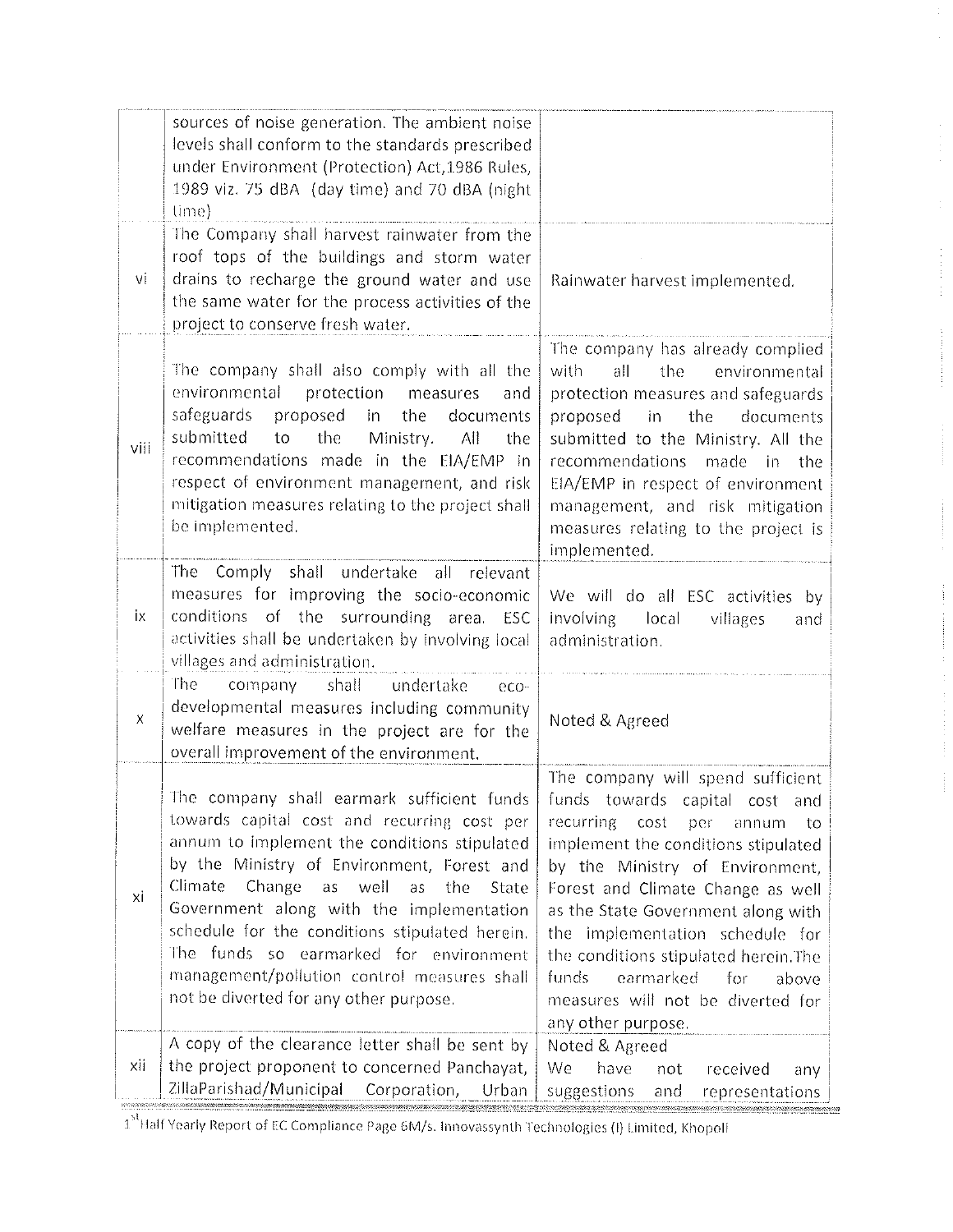|      | local Body and the local NGO, if any, from<br>whom suggestions/representations, if any were<br>received while processing the proposals.                                                                                                                                                                                                                                                                                                                                                                                                                                                                                                                                       | while processing the proposals from<br>Zilla<br>Panchayat,<br>concerned<br>Parishad/ Municipal Corporation,<br>Urban local and the local NGO.<br>Hence this clearance copy not given<br>to them.                                                |
|------|-------------------------------------------------------------------------------------------------------------------------------------------------------------------------------------------------------------------------------------------------------------------------------------------------------------------------------------------------------------------------------------------------------------------------------------------------------------------------------------------------------------------------------------------------------------------------------------------------------------------------------------------------------------------------------|-------------------------------------------------------------------------------------------------------------------------------------------------------------------------------------------------------------------------------------------------|
| xiii | The project proponent shall also summit six<br>monthly reports on the status compliance of<br>Environment<br>Clearance<br>stipulated<br>the<br>conditions including results of monitored data<br>(both in hard copies as well as by e-mail) to the<br>respective Regional Office of MoEF&CC, the<br>respective Zonal Office of CPCB and SPCB. A<br>copy of Environment Clearance and six monthly<br>compliance status report shall be posted on the<br>website of the company.                                                                                                                                                                                                | This is 1 <sup>st</sup> half yearly report.                                                                                                                                                                                                     |
| xiv  | The environmental statement for each financial<br>year ending $31st$ March in Form - V as is<br>mandated shall be submitted to the concerned<br>State Pollution Control Board as prescribed<br>under the Environment (Protection) Rules, 1986<br>as amended subsequently, shall also be put on<br>the website of the company along with the<br>status of compliance of environment clearance<br>conditions and shall also be sent to the<br>respective Regional Offices of MoEF&CC by e-<br>mail.                                                                                                                                                                             | Form - V will be submitted to MPCB<br>& put on Company Website along<br>with status of compliance of EC and<br>also will be sent to Regional Offices<br>of MOEF&CC by email.                                                                    |
| XV   | The project proponent shall inform the public<br>accorded<br>has<br>been<br>project<br>the<br>that<br>environmental clearance by the Ministry and<br>copies of the clearance letter are available with<br>the SPCB/Committee and may also be sent at<br>Website of the Ministry at http:/moef.nic.in.<br>This shall be advertised within seven days from<br>the date of issues of the clearance letter, at<br>least in two local newspaper that are widely<br>circulated in the region of which one shall be in<br>vermicular languages of the locality<br>the<br>concerned and a copy of the same shall be<br>forwarded to the concerned Regional Office of<br>the Ministry. | The advertisement of the obtained<br>clearance<br>was.<br>Environmental<br>published<br>in.<br>the<br>newspapers,<br>Loksatta (Marathi) dated 27 <sup>th</sup> April<br>2018 and Indian Express (English)<br>dated 27 <sup>th</sup> April 2018. |
| xvi  | The project authorities shall inform the Regional<br>Office as well as the ministry the data of<br>financial closer and final approval of the project                                                                                                                                                                                                                                                                                                                                                                                                                                                                                                                         | We have already taken CTE & CTO<br>from Maharashtra Pollution Control<br>Board (MPCB).                                                                                                                                                          |

1<sup>st</sup>Half Yearly Report of EC Compliance Page 7M/s. Innovassynth Technologies (I) Limited, Khopoli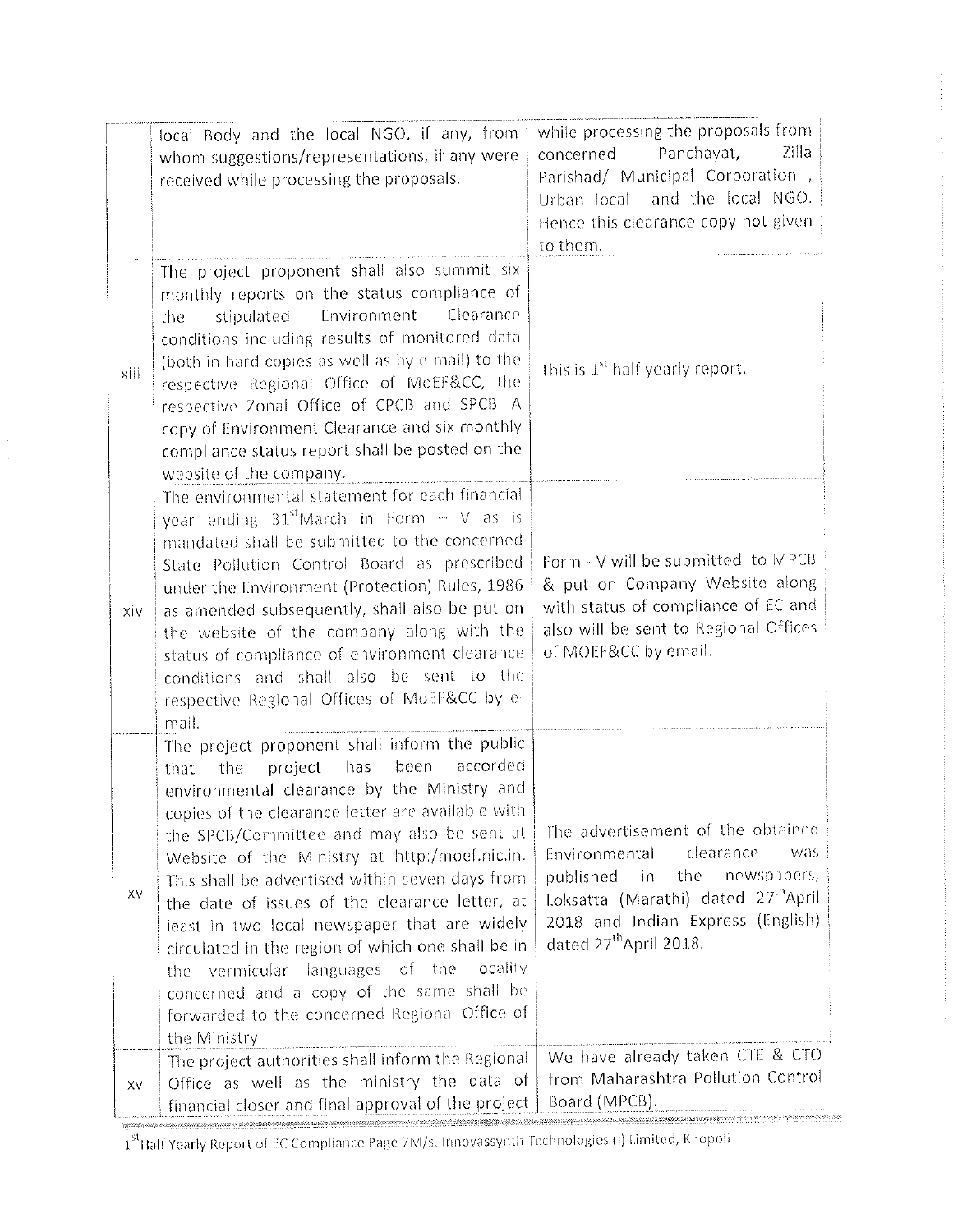| by the concerned authorities and the date of   We have already informed to the |                                  |
|--------------------------------------------------------------------------------|----------------------------------|
| start of the project.                                                          | ministry and Regional Office of  |
|                                                                                | MOEF &CC about the project start |
|                                                                                | up vide letter dated 04/09/2018. |
|                                                                                | (Letter Attached)                |

 $\bar{z}$ 

asteroide and the United States of the Compliance Page 8M/s. Innovassynth Technologies (I) Limited, Khopoli and The United States of the Compliance Page 8M/s. Innovassynth Technologies (I) Limited, Khopoli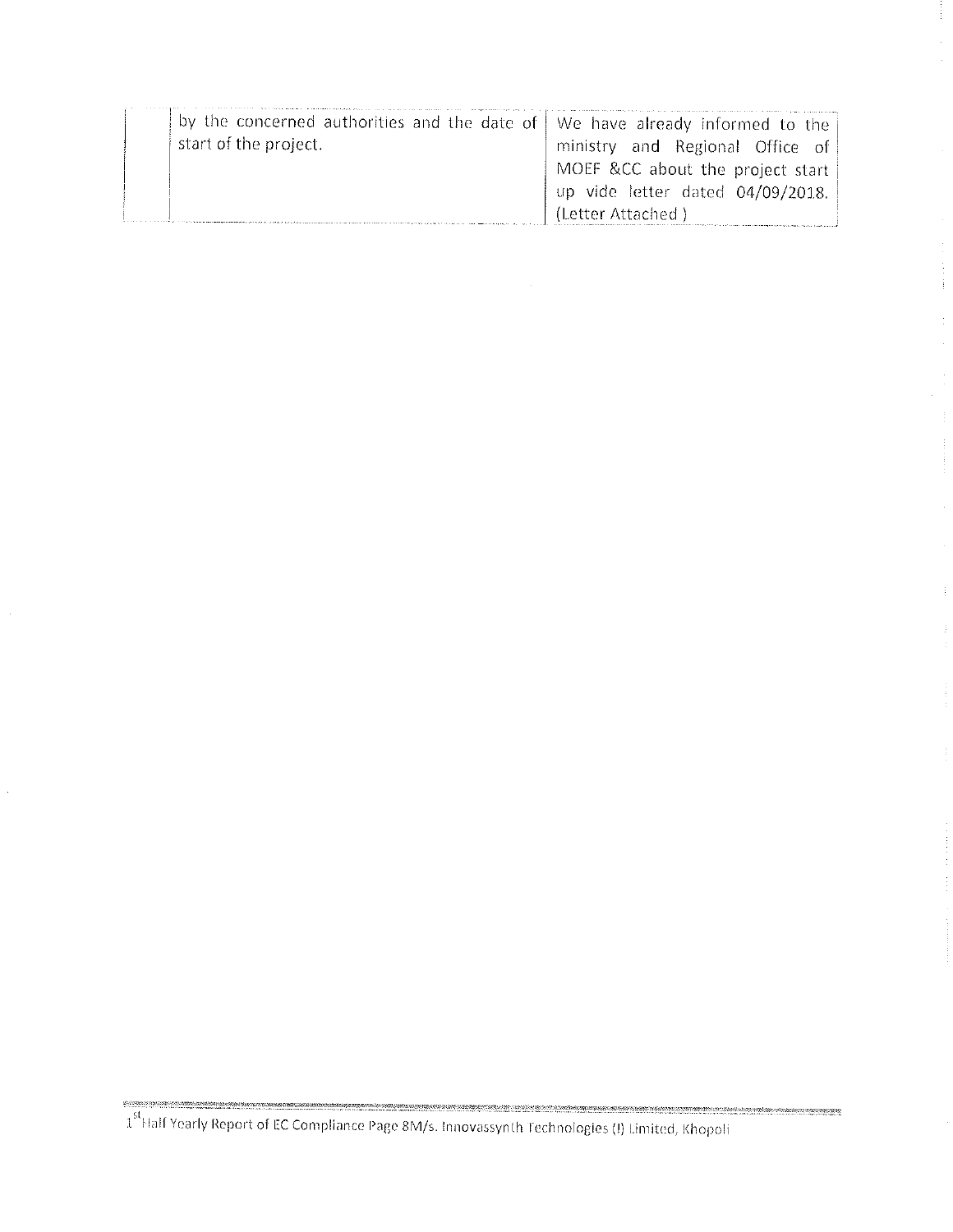# 3. Information in form of Data Sheet

1. Name & Address/ Location of Project: Innovassynth Technologies(I) Limited, S. No.9-24, wasarang 34-36, Chinchwali, Khopoli, Raigad - 410 203, Tel02192-260100, 262828, 263328 2. Clearance letter (s) / No. and date : File No. J-11011/20/2017-IA-II (I) dated 12<sup>th</sup>April, 2018. 3. Location (a) District (s): Ralgad (b) State (s) : Maharashtra (c) Latitude: 18.802332 N (d) Longitude: 73.335512 E

4. Address for Correspondence : Innovassynth Technologies (I) Limited, OffAddress-As above

Address of Concerned Project Chief As above Engineer (with Pin code & telephone/: Mr. Vaibhav Joshi Telex/fax number)

5. Address of Executive Engineer / Manager: Mr. Macchindra Waphare with pin code / Fax.no Innovassynth Technologies (I) Limited, S. No. 9-24, wasarang 34-36, Chinchwali, Khopoli, Raigad.

6. Salient Features a) About the Project: A Expansion and Introduction of New Products in Synthetic Organic Chemicals

b) Plans of the environmental management : Total EMP cost during operational phase Shall be Capital cost Rs. 1377.0 lacs Recurring cost 436.0 lacs.

7. Breakup of the project area: a) Submergence area: Forest &: Not Applicable. Private Land. Non-Forest

b) Others

: Not Applicable.

1<sup>st</sup> Half Yearly Report of EC Compliance Page 9M/s. Innovassynth Technologies (I) Limited, Khopoli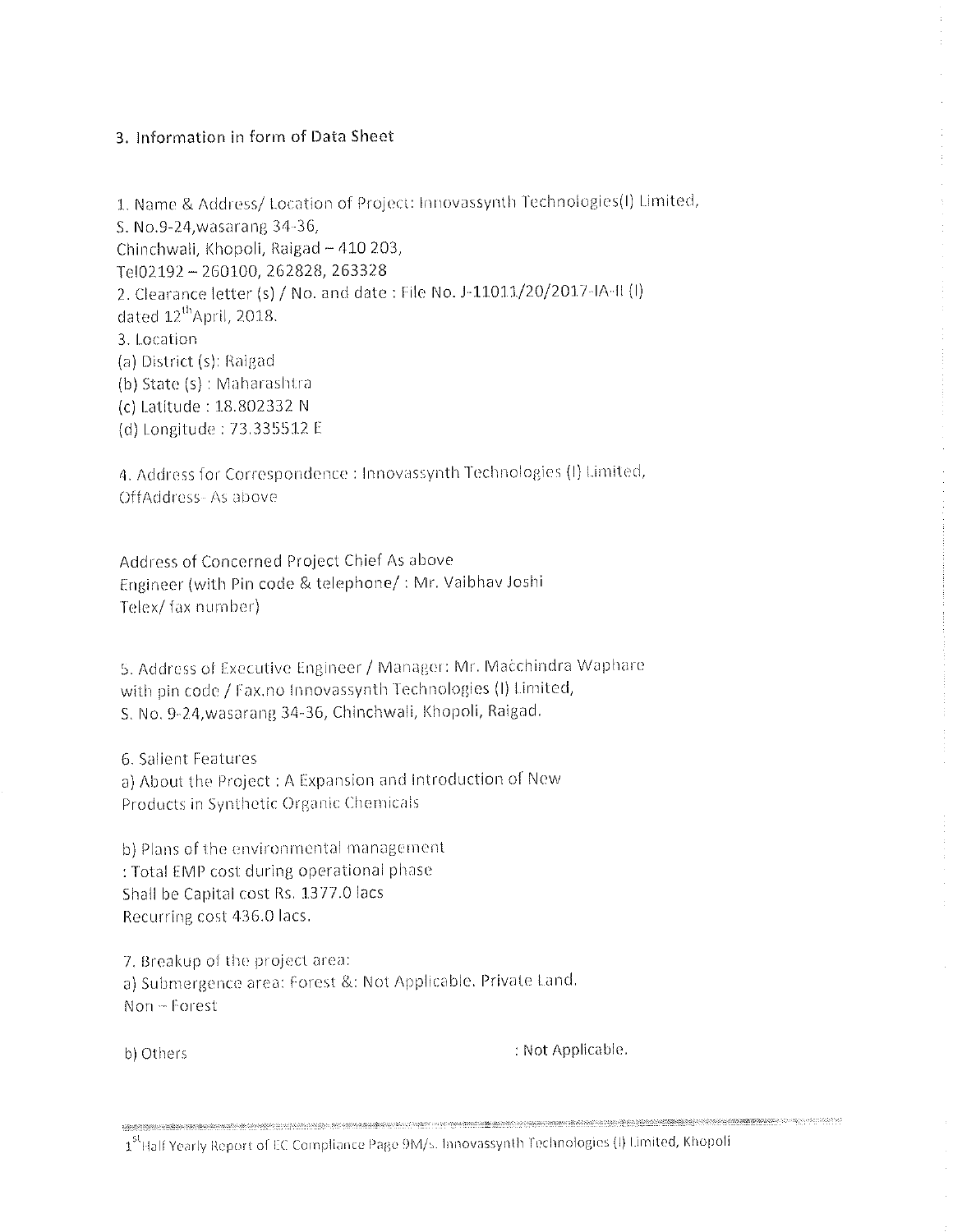| Sr. No          | Particulars                         | Area (Sq. Mtr.) |
|-----------------|-------------------------------------|-----------------|
| 1.              | Admin Office                        | 539             |
| $\mathfrak{2}.$ | Manufacturing Area                  | 7427            |
| 3.              | Utilities                           | 3104            |
| 4.              | Fuel storage area for utilities     | 274             |
| 5.              | MCC room area                       | 650             |
| 6.              | Laboratory                          | 562             |
| 7.              | Raw Materials / Products Storage    | 5213            |
| 8.              | MEE & Effluent treatment plant      | 1561            |
| $\mathcal{S}$ . | Fire safety                         | 907             |
| 10.             | Security cabin                      | 10 <sub>5</sub> |
| 11.             | Canteen                             | 345             |
| 12.             | Water works                         | 542             |
| 13.             | Parking                             | 29385           |
| 10.             | Residential area                    | 3349            |
| 15.             | Road Area                           | 12055           |
| 16.             | Open Space (For Proposed expansion) | 98046           |
| 17.             | Green Belt (33%) total area         | 80808           |
|                 | Total                               | 2,44,872        |

8. Breakup of the project affected population : Not Applicable. with enumeration of those losing houses/ Dwelling units only agricultural land only, both dwelling units & agricultural land & landless labours /artisan : --

a) SC,ST/Adavasis : ---

b) Others: ---

RAMANTARANTAR

9. Financial Details:

a) Project cost as originally planned and : Originally planned - Rs 232.41 Crore

subsequent revised estimates and the

year of price reference

b) Allocation made for environmental : Total EMP cost during operational phase

n<br>1999-1999 - 1999-1999 - 1999-1999 - 1999-1999 - 1999-1999 - 1999-1999 - 1999-1999 - 1999-1999 - 1999-1999 - 1999-1999 1<sup>st</sup> Half Yearly Report of EC Compliance Page 10M/s. Innovassynth Technologies (I) Limited, Khopoli

.<br>Marie and concernation of the company of the state of the state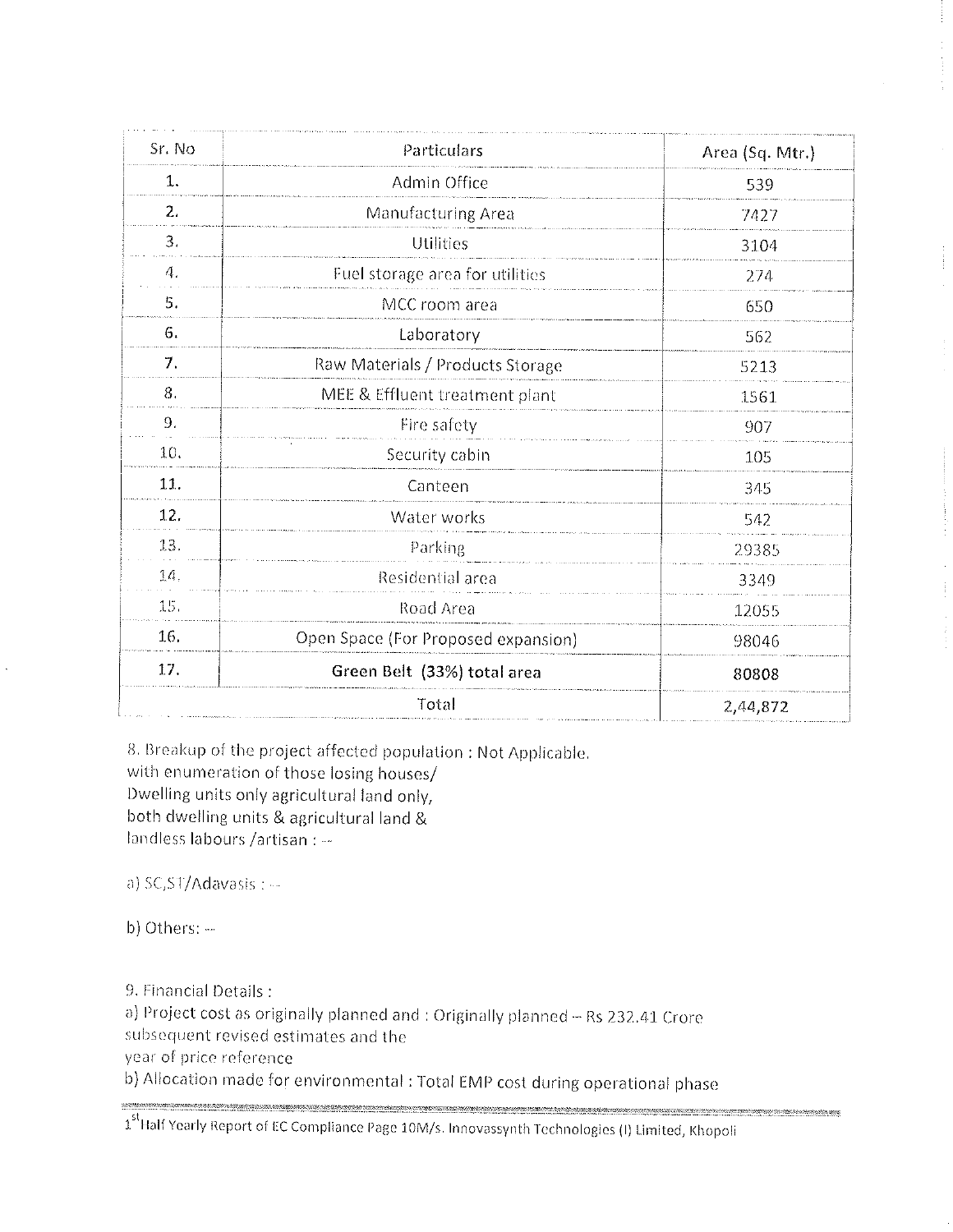Management plans with item wise and Capital Rs. 1377.0 lacs. year wise break--up. c) Benefit cost ratio/ internal rate of Return: -and the year of assessment d) Whether (c) includes the cost of environ-: Yes mental management as shown in the above

# Cost of Environmental Management Plan (EMP) during operational work in progress (Rs. In Lakhs)

|                           |                                                                            | Capital Cost(Lakhs.) |          | Recurring Cost per year (Lakhs.) |                      |                      |                |
|---------------------------|----------------------------------------------------------------------------|----------------------|----------|----------------------------------|----------------------|----------------------|----------------|
| No                        | Particulars                                                                | Existing             | Proposed | Total                            | <b>Existing</b>      | Proposed             | Total          |
| 1                         | ost for air pollution control                                              | 40.00                | 76.00    | 116.00                           | 02.00                | 06.00                | 08.00          |
| $\tilde{z}$               | Cost for water pollution<br>control                                        | 227.00               | 660.00   | 887.00                           | 68.00                | 110.00               | 178.00         |
| 3                         | Cost for noise pollution<br>control<br>(acoustic enclosure for<br>D.G.Set) | 3.50                 | 10.00    | 13.5                             |                      |                      |                |
| 4                         | Occupational Health                                                        | 18.00                | 16.00    | 34.00                            | $\cdots$             |                      |                |
| 5                         | Green Belt                                                                 | 10.00                | 20.00    | 30.00                            | $\ddot{\phantom{1}}$ | $\cdots$             | $\cdots$       |
| 6                         | Solid waste management                                                     | 11.5                 | 40.00    | 51.50                            | 80.00                | 170.00               | 250.00         |
| $\overline{\overline{z}}$ | TP covering of equalization<br>ank with scrubbing system                   | 00.00                | 50.00    | 50.00                            | المعاو               |                      |                |
| 8                         | ETP online monitoring                                                      | 00.00                | 20.00    | 20.00                            | $\cdots$             |                      | $\cdots$       |
| 9                         | Road making charges to<br>reduce dust pollution                            | 00.00                | 150.00   | 150.00                           |                      | $\ddotsc$            | $\overline{a}$ |
| 10                        | Racks for raw material                                                     | 00.00                | 25.00    | 25.00                            |                      | $\ddot{\phantom{a}}$ |                |
|                           | Total                                                                      | 310.00               | 1067.00  | 1377.00                          | 150.00               | 286.00               | 436.00         |

1<sup>st</sup> Half Yearly Report of EC Compliance Page 11M/s. Innovassynth Technologies (I) Limited, Khopoli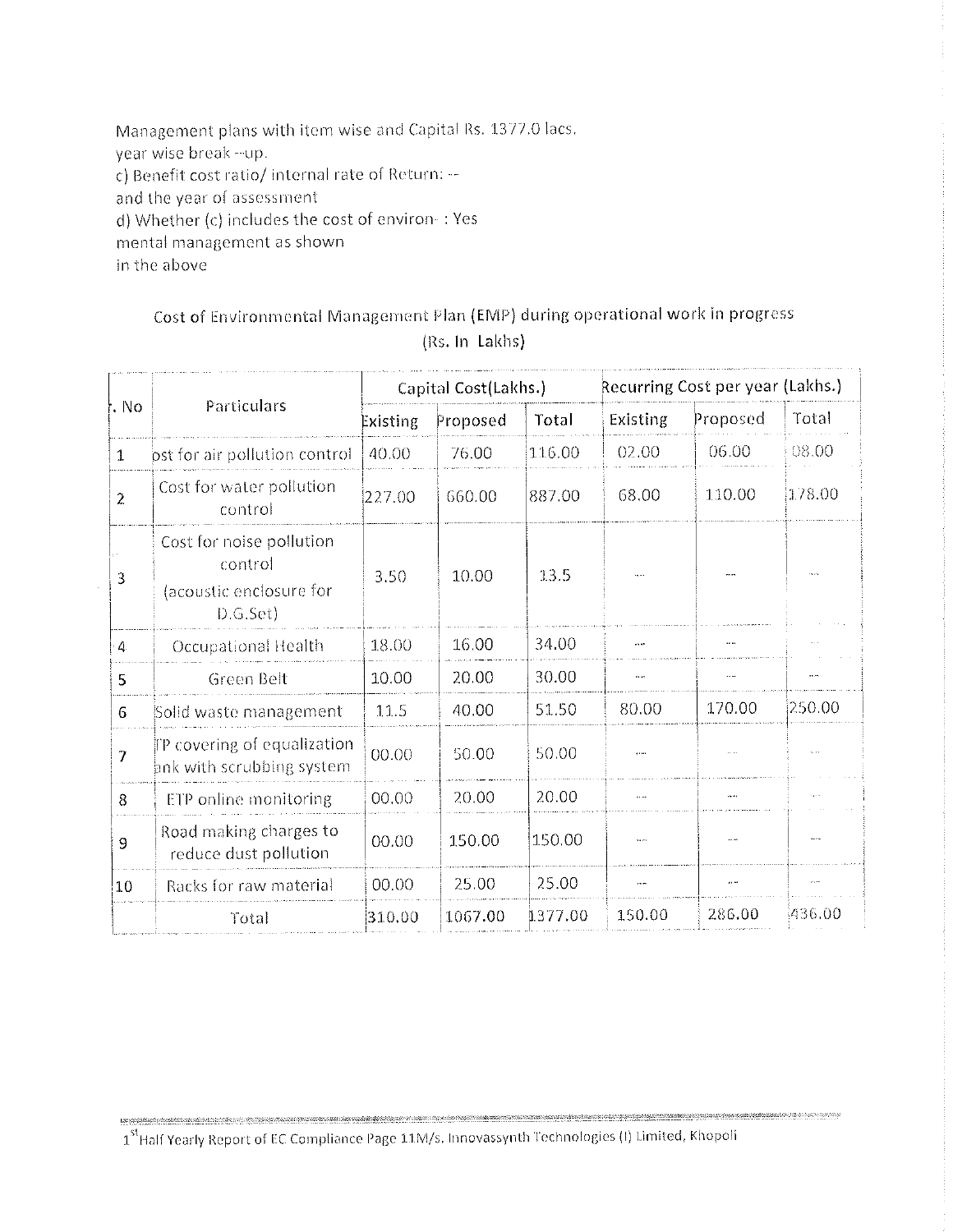10. Forest Land Requirement: Not Applicable

a) The status of approval for diversion of

Forest land for non-forestry use.

b) The status of clearing felling

c) The status of compensatory afforestation,

if any

d) Comments on the viability & sustainability

of compensatory afforestation program

in the light of actual field experience so far

11. The status of the clear felling in non-forest : Not Applicable areas (such as submergence area of reservoir, approach roads), if any with quantitative information

12. Status of expansion: We have received following approvals and permissions 1. Environment Clearance -12.04.2018.

> 2. Consent to Establish -31.03.2018. 3. Consent to Operate (1<sup>st</sup> Part) -16.08.2018.

13. Reason for the delay if the project is yet : Not Applicable

to start

14. Dates of site visits

a) The dates on which the project was : F.O. visited the factory on 21.04.2018 Monitored by the Regional officer on Visit report is attached previous occasions, if any

b) The date of site visits for this monitoring : 21.04.2018 Report

Details of correspondence with project : Not Applicable authorities for obtaining action plans/ information on status of compliance to safeguards other than the routine letters for logistic support for site visits (The first monitoring report may contain the details of all the letters issued so far, but the later reports may cover only the letters issued subsequently)

1<sup>st</sup> Half Yearly Report of EC Compliance Page 12M/s. Innovassynth Technologies (I) Limited, Khopoli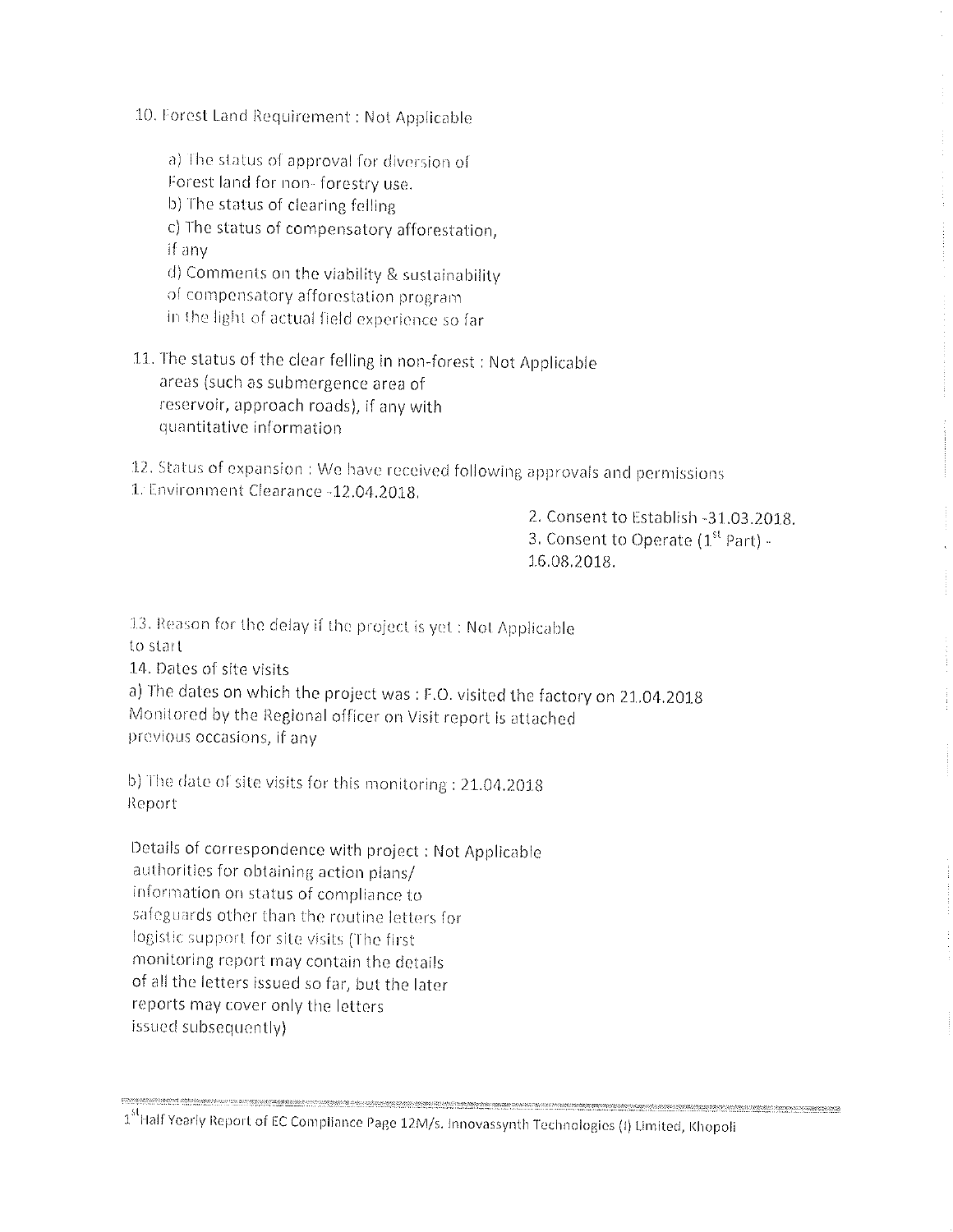# **ABOUT THE PROJECT**

Introduction: M/s. Innovassynth Technologies (I) Limited(Innovassynth) is a R&D driven chemical service company working with leading international drug discovery & Pharma companies. Innovassynth work in high end chemistry, amongst the world's top three companies producing building blocks for DNA & RNA for new generation Gene based drugs.Department of Scientific & Industrial Research (DSIR) has recognized Innovassynth as R&D company. Innovassynth has worked in innovative chemistry & produced a dye for detection of cancer for which Innovassynth has got an International Patent.Innovassynth from inception is contributing foreign exchange to the national exchequer.

We have been granted Environmental Clearance letter File no.J-11011/20/2017-IA-II (I) dated 12.04.2018 granted by MOEFCC, Govt. of India, for manufacturing of synthetic organic chemicals.

The details are given below in the prescribed format:

A. The Project, its application and the technology: Industrial Project

**B. Project Details:** 

| LOCATION                          | S. No. 9-24, wasarang 34-36, Chinchwali, Khopoli,<br>Raigad ~ 410 203. |                                           |              |  |
|-----------------------------------|------------------------------------------------------------------------|-------------------------------------------|--------------|--|
| TYPE OF PROJECT                   | Manufacturing of Synthetic Organic Chemicals                           |                                           |              |  |
| OPERATION                         |                                                                        | Synthetic Organic Chemicals manufacturing |              |  |
|                                   | Existing                                                               | Proposed                                  | Total        |  |
| PROJECT COST                      | 79.41 Gr                                                               | 153,00 Cr                                 | -232.41 Gr   |  |
| CAPITAL COST OF POLLUTION CONTROL | Existing                                                               | Proposed                                  | Total        |  |
| (AIR, WATER & NOISE)              | 270.5 Lacs.                                                            | -746.0 Lacs.                              | 1016.5 Lacs. |  |
| TOTAL AREA                        | 2,44,872SQM                                                            |                                           |              |  |
|                                   | Existing                                                               | Proposed                                  | Total        |  |
| <b>WATER REQUIRED</b>             | 573 CMD                                                                | 469 CMD                                   | 1042 CMD     |  |
|                                   |                                                                        |                                           |              |  |

1<sup>st</sup> Half Yearly Report of EC Compliance Page 13M/s. Innovassynth Technologies (I) Limited, Khopoli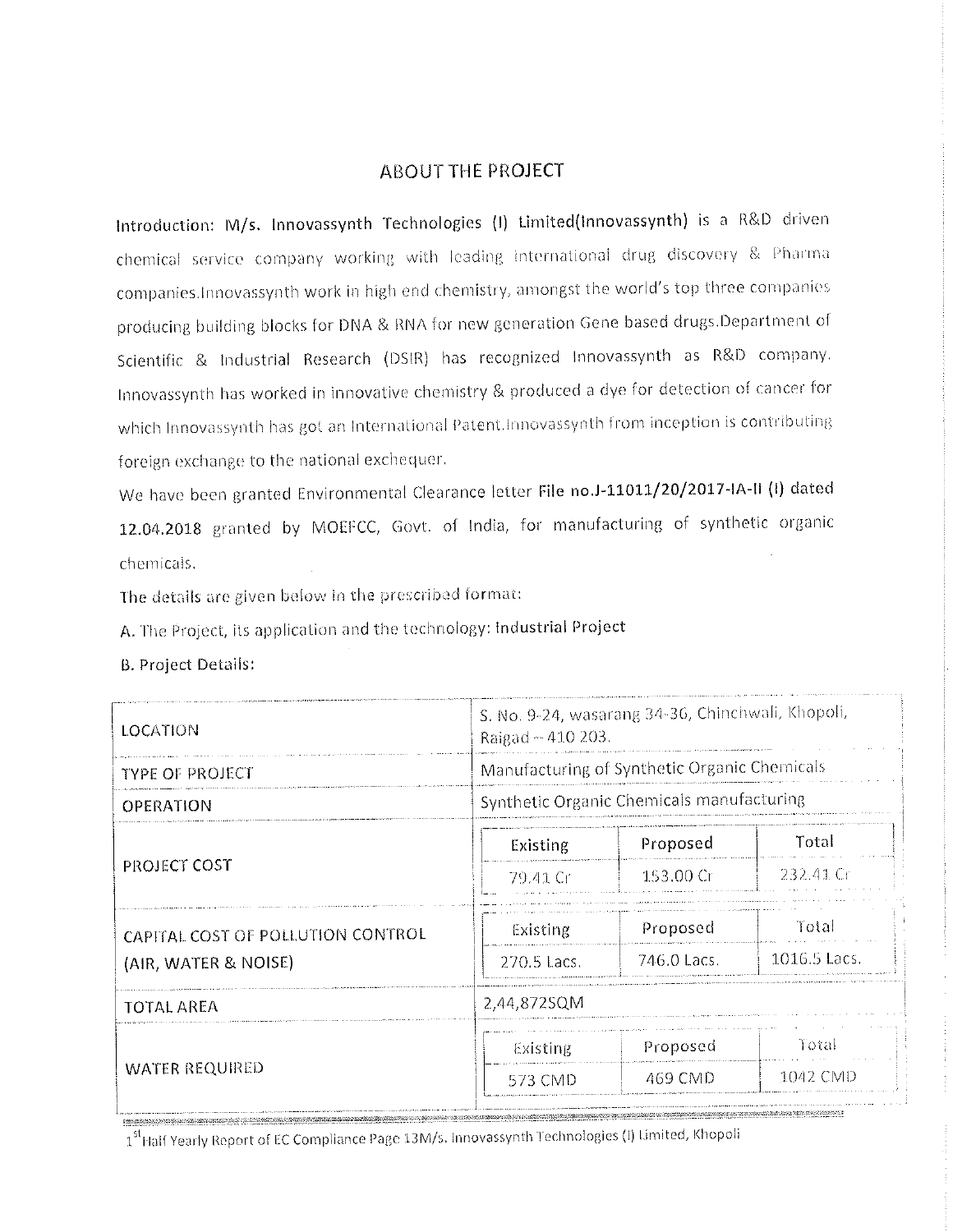| TRADE EFFLUENT GENERATED                                | Existing                                                                                                                  | Proposed                                                                   | Total                                                       |  |
|---------------------------------------------------------|---------------------------------------------------------------------------------------------------------------------------|----------------------------------------------------------------------------|-------------------------------------------------------------|--|
|                                                         | 125 CMD                                                                                                                   | 172 CMD                                                                    | 297 CMD                                                     |  |
| <b>DOMESTIC EFFLUENT GENERATED</b>                      | Existing                                                                                                                  | Proposed                                                                   | Total                                                       |  |
|                                                         | 16 CMD                                                                                                                    | 18 CMD                                                                     | 34 CMD                                                      |  |
| POWER                                                   | Existing                                                                                                                  | Proposed                                                                   | Total                                                       |  |
|                                                         | 2.5 MW                                                                                                                    | 1.5 MW                                                                     | 4.0 MW                                                      |  |
|                                                         | Existing                                                                                                                  | Proposed                                                                   | Total                                                       |  |
| D G SET REQUIREMENT                                     |                                                                                                                           | (1000 KVA (2 nos.) 1000 KVA (1 nos.)<br>500 KVA (1 nos.) 1010 KVA (1 nos.) | 1000 KVA (3 nos.)<br>1010 KVA (1 nos.).<br>500 KVA (1 nos.) |  |
| <b>GASESOUS EMISSIONS FROM OTHER</b><br><b>SOURCESS</b> | Boiler Stack, DG                                                                                                          |                                                                            |                                                             |  |
| <b>SOLID WASTE FROM PROCESS</b>                         | "Used Spent Oil 2.0 TPA - Sale to authorized<br>reprocessor,<br>* Distillation residue 665 TPA - Disposal to MWML.        |                                                                            |                                                             |  |
|                                                         | * Distillation residue from contaminated<br>organic<br>solvents (solid generated from MEE) 630 TPA -<br>Disposal to MWML, |                                                                            |                                                             |  |
|                                                         | " Chemical sludge containing from waste treatment<br>plant 400 TPA - Disposal to MWML,                                    |                                                                            |                                                             |  |
| SOLID WASTE FROM OTHER SOURCES                          | " Chemical containing residue from decontamination<br>4.0 TPA - Treated in own ETP,                                       |                                                                            |                                                             |  |
|                                                         | * Discarded containers bags /liners 70 TPA - Disposal to<br>MWML,                                                         |                                                                            |                                                             |  |
|                                                         | " Off specification chemicals 04 TPA - Off specification<br>chemicals.                                                    |                                                                            |                                                             |  |
| STATUS OF APPROVALS FROM<br><b>STATUTORY BODIES</b>     | Consent to<br>Establish& Consent to Operate<br>are<br>obtained from MPCB                                                  |                                                                            |                                                             |  |

<sup>1&</sup>lt;sup>51</sup> Half Yearly Report of EC Compliance Page 14M/s. Innovassynth Technologies (I) Limited, Khopoli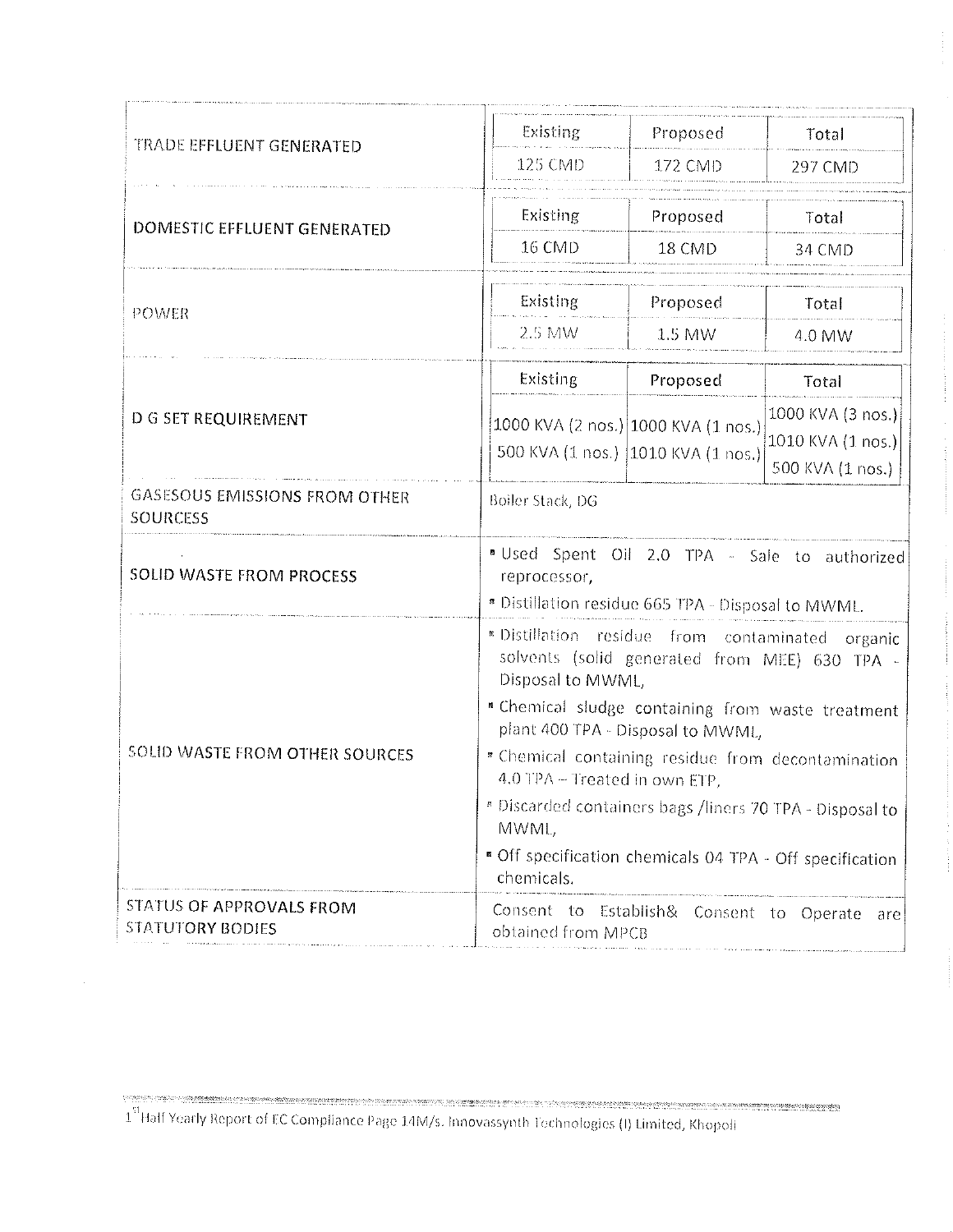| Sr. No | Particulars                         | Area (Sq. Mtr.) |
|--------|-------------------------------------|-----------------|
| 1.     | Admin Office                        | 539             |
| 2.     | Manufacturing Area                  | 7427            |
| 3.     | Utilities                           | 3104            |
| 4.     | Fuel storage area for utilities     | 274             |
| 5.     | MCC room area                       | 650             |
| 6.     | Laboratory                          | 562             |
| 7.     | Raw Materials / Products Storage    | 5213            |
| 8.     | MEE & Effluent treatment plant      | 1561            |
| 9.     | Fire safety                         | 907             |
| 10.    | Security cabin                      | 105             |
| 11.    | Canteen                             | 345             |
| 12.    | Water works                         | 542             |
| 13.    | Parking                             | 29385           |
| $-14.$ | Residential area                    | 3349            |
| 15.    | Road Area                           | 12055           |
| 16.    | Open Space (For Proposed expansion) | 98046           |
| 17.    | Green Belt (33%) total area         | 80808           |
|        | Total                               | 2,44,872        |

C. Land requirement: No additional land required. Existing plot will be utilized. Detail area statement is as given below

# d. Water requirement

Total water consumption is 1042.00 m<sup>3</sup>/day.

The water budget for the plant is as follows:

- Domestic: 42.00  $\text{m}^3/\text{day}$
- Industrial Process: 257.00m<sup>3</sup>/ day
- Cooling and Boller:383.00 m $^{3}/$ day
- Floor wash, vessel wash and Vaccum Pump: 150.00 m<sup>3</sup>/day
- $\sim$  Gardening: 210.00 m<sup>3</sup>/day
- TOTAL:1042.00 m<sup>3</sup>/day

<sup>1&</sup>lt;sup>st</sup> Half Yearly Report of EC Compliance Page 15M/s. Innovassynth Technologies (I) Limited, Khopoli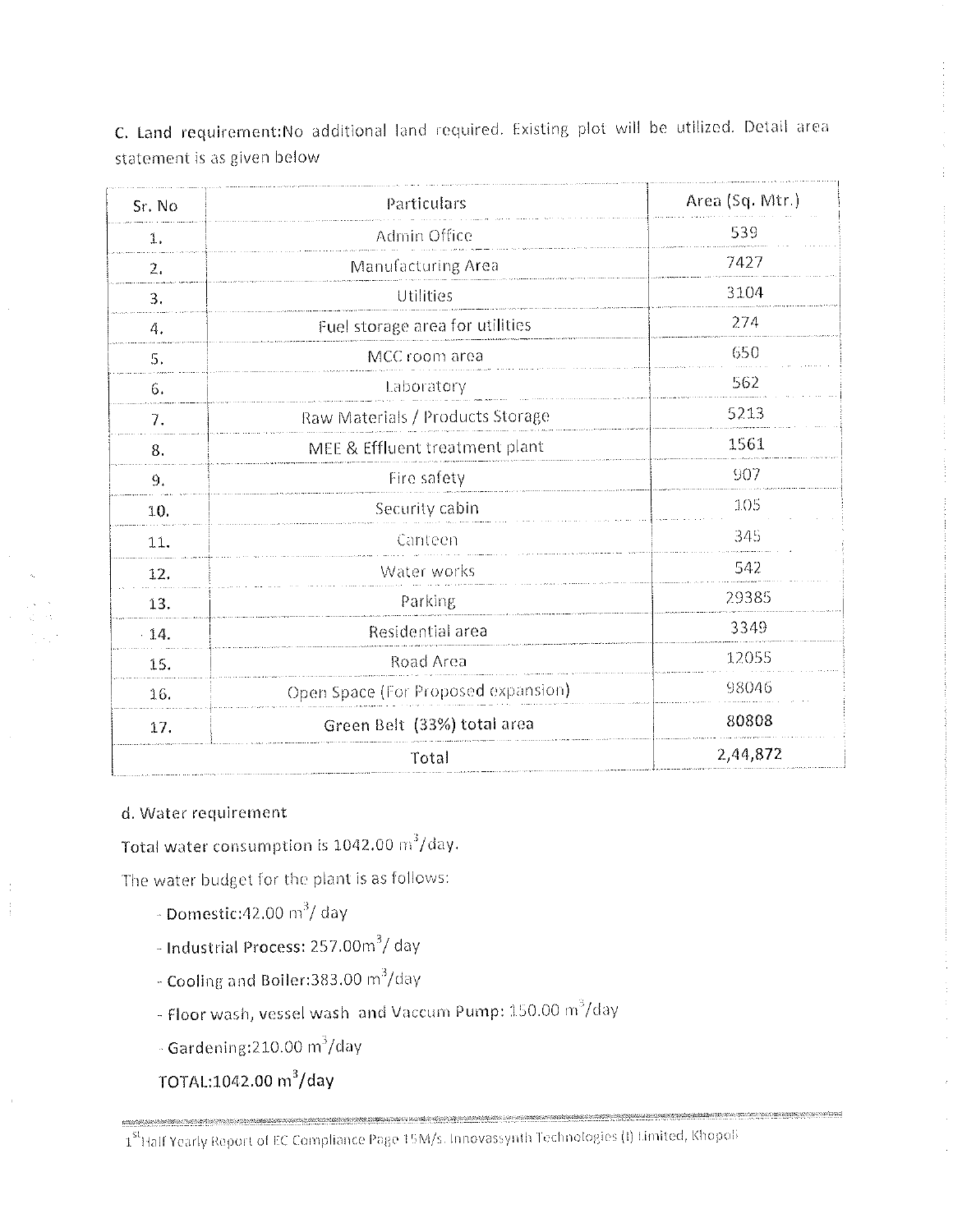# e. Power requirement:

Total power requirement 4 MW (Existing 2.5 MW & Proposed 1.5 MW).

Non MPP Plant DG

1000 KVA DG set ~ 01 no.

# MPP Plant DGs

500 KVA DG set - 01 no.

1000 KVA DG set ~ 01 no.

1010 KVA DG set ~ 01 no.

# EXISTING ENVIRONEMENTAL SETTING IMPACT IDENTIFICATION AND ASSESSMENT

# a. Site Topography

Address - S. No. 9-24, wasarang 34-36, Chinchwali, Khopoli, Raigad - 410 203.

Climate Max. Temp  $35.0^0$ C Min 20.8<sup>0</sup>C

The nearest Railways station - Khopoli at 3 km, and the nearest Airport Mumbai is at the distance of approx. 75 km from site.

# b. Ambient Air Quality

During the EIA field study we had studied ambient air quality of the study area. The Ambient air quality of the existing environment setting was not affected.

# c. Setting of Water Environment

Sampling and analysis of the water samples surrounding the site was carried out at the time of EIA report preparation. It was found that quality of water is in good condition.

# d. Soil Quality

Sampling and analysis of the soil samples surrounding the site was carried out at the time of EIA report preparation. It was found that quality of soil is in good condition.

# e. Noise Levels

1<sup>st</sup> Half Yearly Report of EC Compliance Page 16M/s. Innovassynth Technologies (I) Limited, Khopoli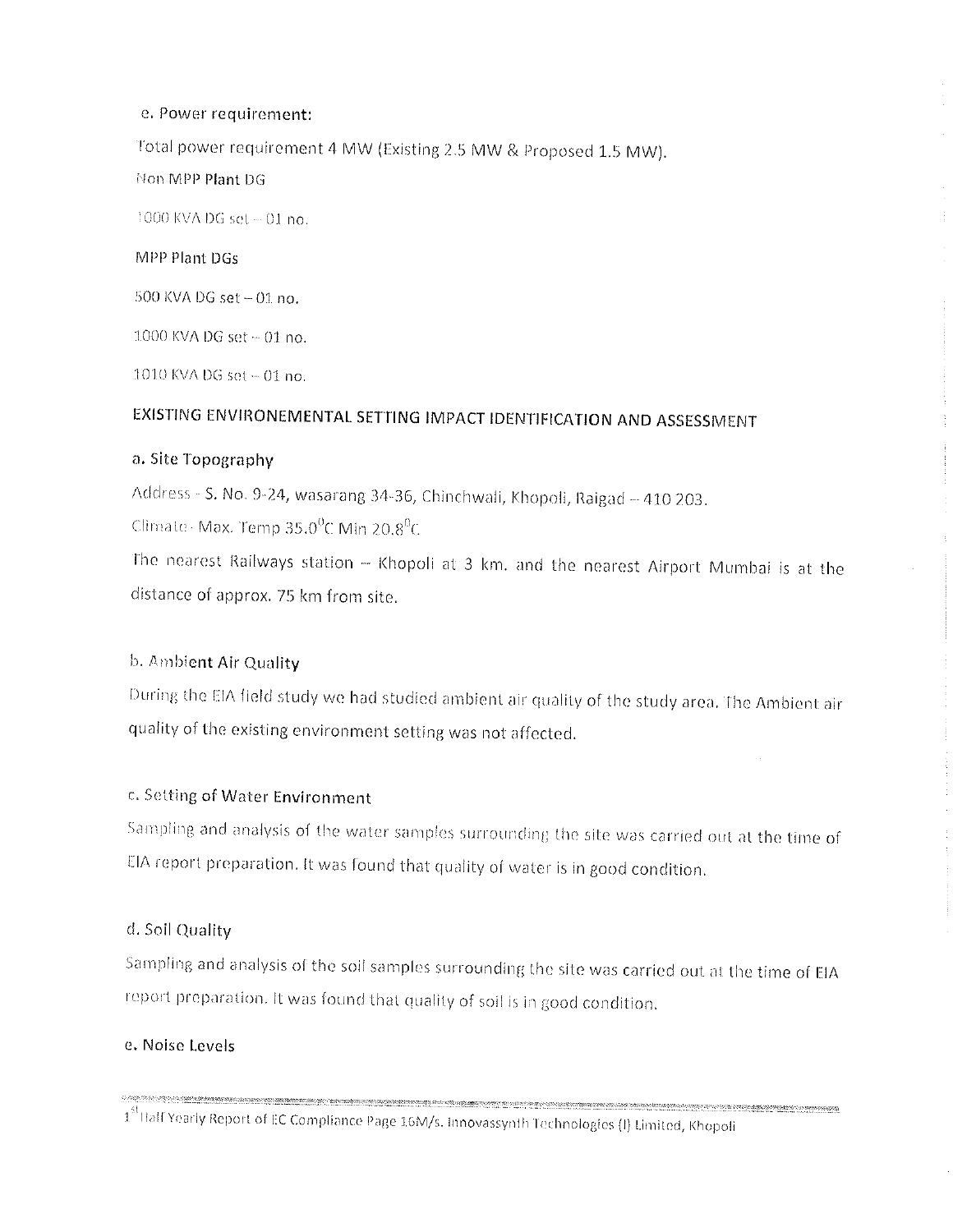We have monitored day night noise levels to check the noise levels during activities. There is no noise pollution from the plant. Therefore existing noise level is not affected.

#### f. Land Use pattern

## Industrial:

The area where the plant is located on private land.

#### **Natural Vegetation:**

No forest area found in the vicinity.

Agriculture/Livestock:There is no agricultural activity in the vicinity of the proposed area.

#### g. Air Pollution Assessment:

The flue gas characteristics from the Boiler and DG set stack will be monitor regularly (Monitoring quarterly as given in Consent to Operate of MPCB). DG set will be run only at the time of power failure which is very rare.

# h. Water pollution Assessment:

MEE, ETP consisting of primary, secondary and tertiary treatment provided for treatment of trade effluent to achieve Zero Liquid Discharge (ZLD).For domestic effluent sewage treatment plant of capacity 41 CMD is provided.

#### **III. MITIGATION MEASURES:**

# a. Process emissions and controls

Process emissions are from Boiler and process stacks. To control the pollution air emissions are regularly monitored. If the emissions are found to be exceed the prescribed limit, corrective actions being taken accordingly.

#### b. Solid waste

Solid waste generated from process will be sent to CHWTSDF at Mumbai waste Management Ltd. Taloja, dist. Raigad.

#### c. Water pollution control

**Maximum Andreal Andrews Andrews Andrews Andrews Andrews Andrews Andrews Andrews Andrews Andrews Andrews Andrews Andrews Andrews Andrews Andrews Andrews Andrews Andrews Andrews Andrews Andrews Andrews Andrews Andrews Andre** 1<sup>st</sup> Half Yearly Report of EC Compliance Page 17M/s. Innovassynth Technologies (I) Limited, Khopoli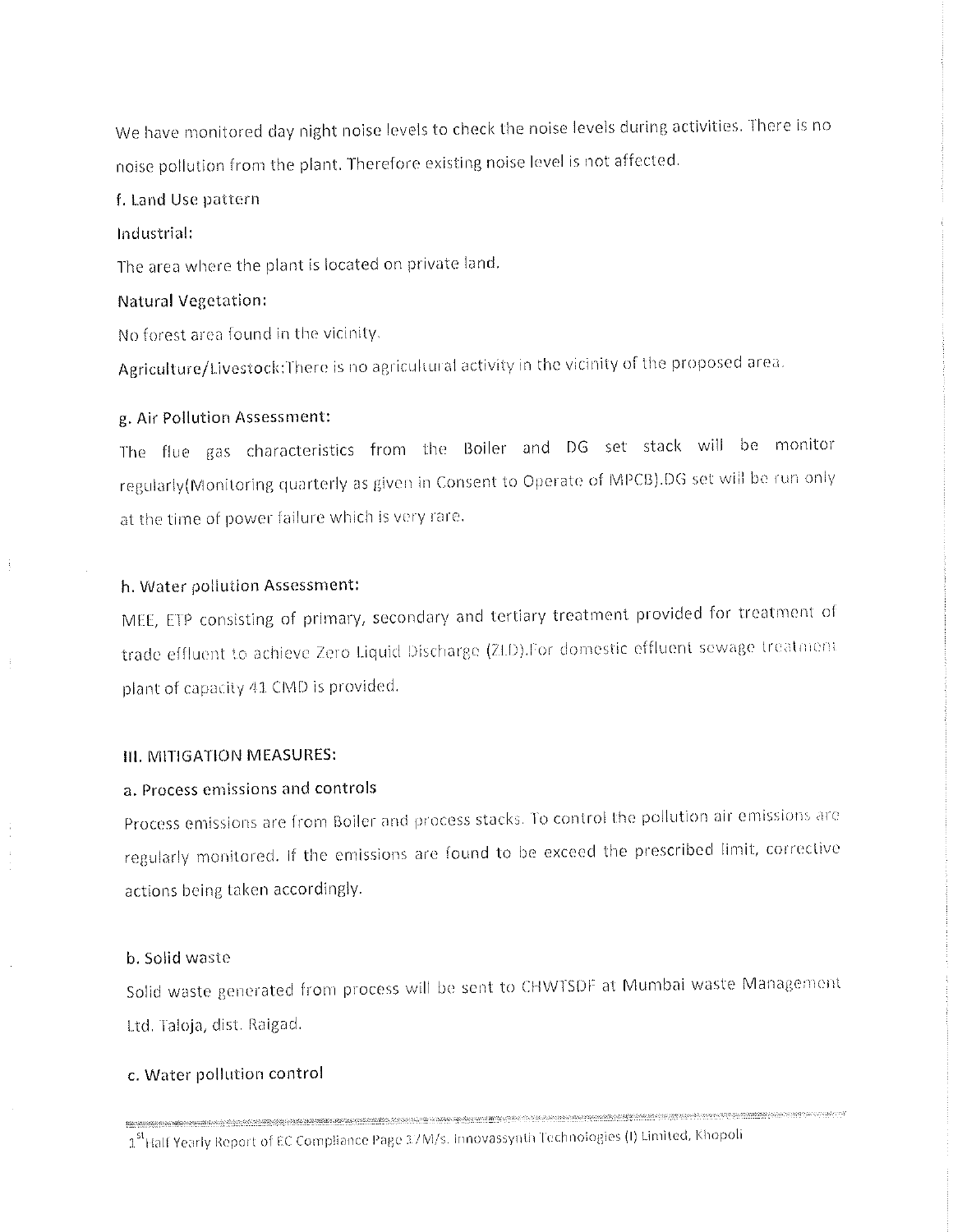For trade effluent ETP Provided, UF, RO & MEE will be provided; Permeate from RO will be reused. For domestic STP is provided.

# d. Green belt development:

Adequate green belt is available at the site.

e. Environmental Management Plan: Enclosed

For proper environmental management of the site including maintenance of all facilities outlined earlier, a staff will be trained for operation of various pollution measuring equipments during monitoring. Engineering staff for maintenance will be made available from maintenance department.

# f. General safety precautions and industrial hygiene

- <sup>e</sup> Fire Fighting Arrangement and Adequate numbers of fire extinguishers are provided.
- . All workers has provided with safety wears like hand gloves, goggles, safety shoes, helmets etc. for protection.
- \* Safety relief valves will be provided wherever necessary.
- \* Safety belts are provided wherever necessary.
- <sup>6</sup> First aid facilities with medical attention have been given to workers.

# IV. ENVIRONEMNTAL IMPACT STATEMENT

# 1. Land Use:

Our unit is located on private land, so no agricultural activity is present in the vicinity. Thus land use pattern will not be altered except during some construction phase which may change the land use pattern temporarily.

# 2. River/ Water Resources:

The source of Water is Patalganga river. The permission from irrigation dept. is already obtained for water drawl. Therefore the impact on this parameter will be negligible.

# 3. Ground Water Resources:

manners on synaptic information associated to the composite constitution of the contraction of the contract of the contract of the contract of the composite contract of the composite of the contract of the contract of the .<br>International productions and the component of the component of the component of the component of the componen 1<sup>st</sup> Half Yearly Report of EC Compliance Page 18M/s. Innovassynth Technologies (I) Limited, Khopoli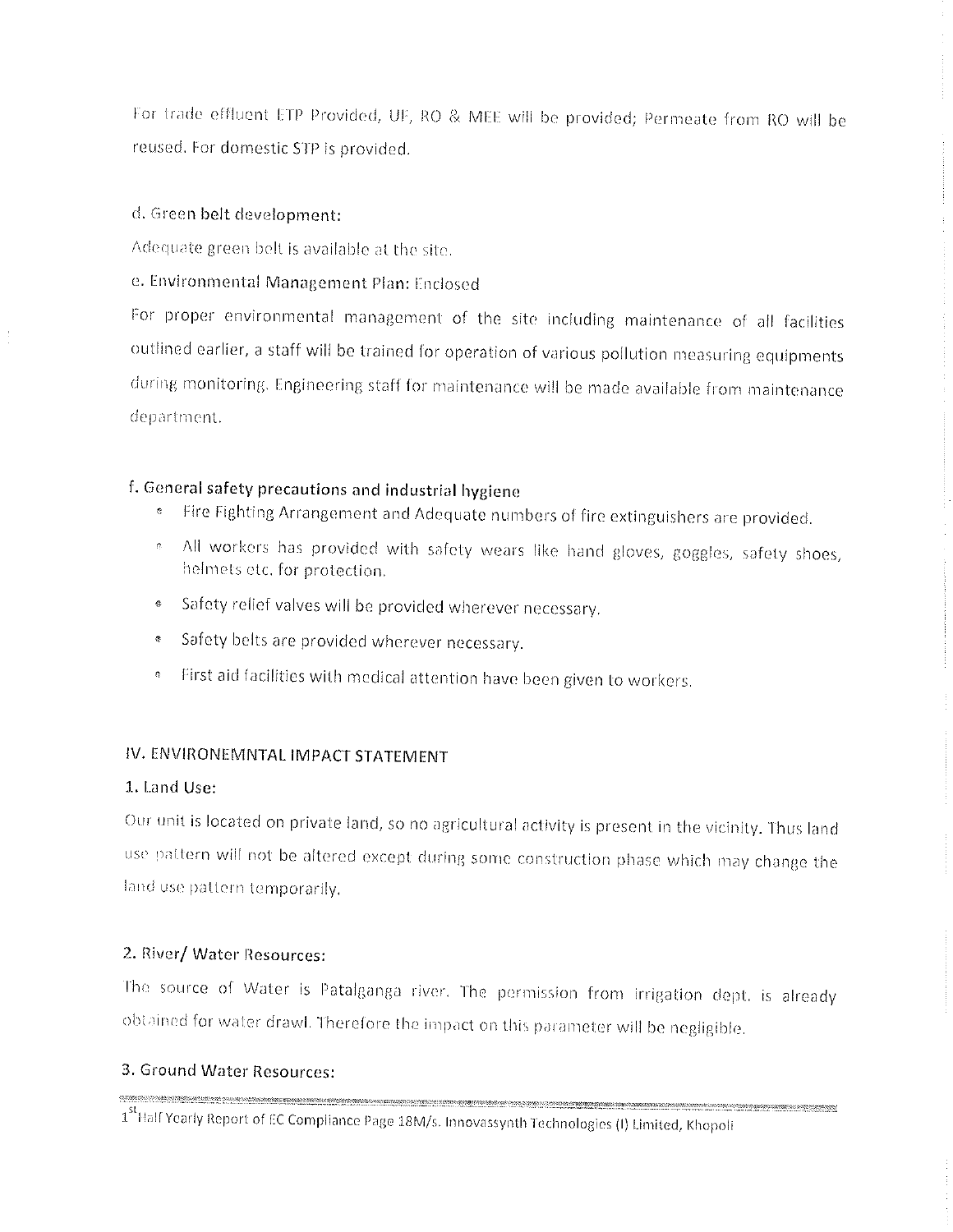No demand on ground water is considered and therefore no impact on it is anticipated.

#### 4. Air Quality:

The process emission from the project during activity is periodically monitored. Reports of the same area attached. D.G. set emissions is monitored. Reports of the same area attached.D.G. set will operate only during power failure. Therefore the impact of proposed project on ambient air quality is minimal.

#### 5. Solid waste:

Solid waste generated from process will be sent to CHWSTDF at Mumbai waste Management Ltd. Taloja dist. Raigad. Hence the impact is nil during operation activity.

## 6. Odour:

There is no odour producing activity. All manufacturing processesare established and operating.

#### 7. Noise:

Noise would be an inevitable by-product of the operation. Innovassynth will take all mitigation measures to control noise pollution by means of adopting paved roads and proper study foundation provided for all the machines and equipment's.

#### 8. Ecology:

No rare or endangered species of flora and fauna are present in the immediate vicinity. Thus, there is not any adverse impact on flora and fauna.

9. Human Settlement:

There are no R&R issues.

#### 10. Infrastructure Facilities:

Infrastructure is already developed at project site.

#### 11. Social Services:

1<sup>st</sup> Half Yearly Report of EC Compliance Page 19M/s. Innovassynth Technologies (I) Limited, Khopoli